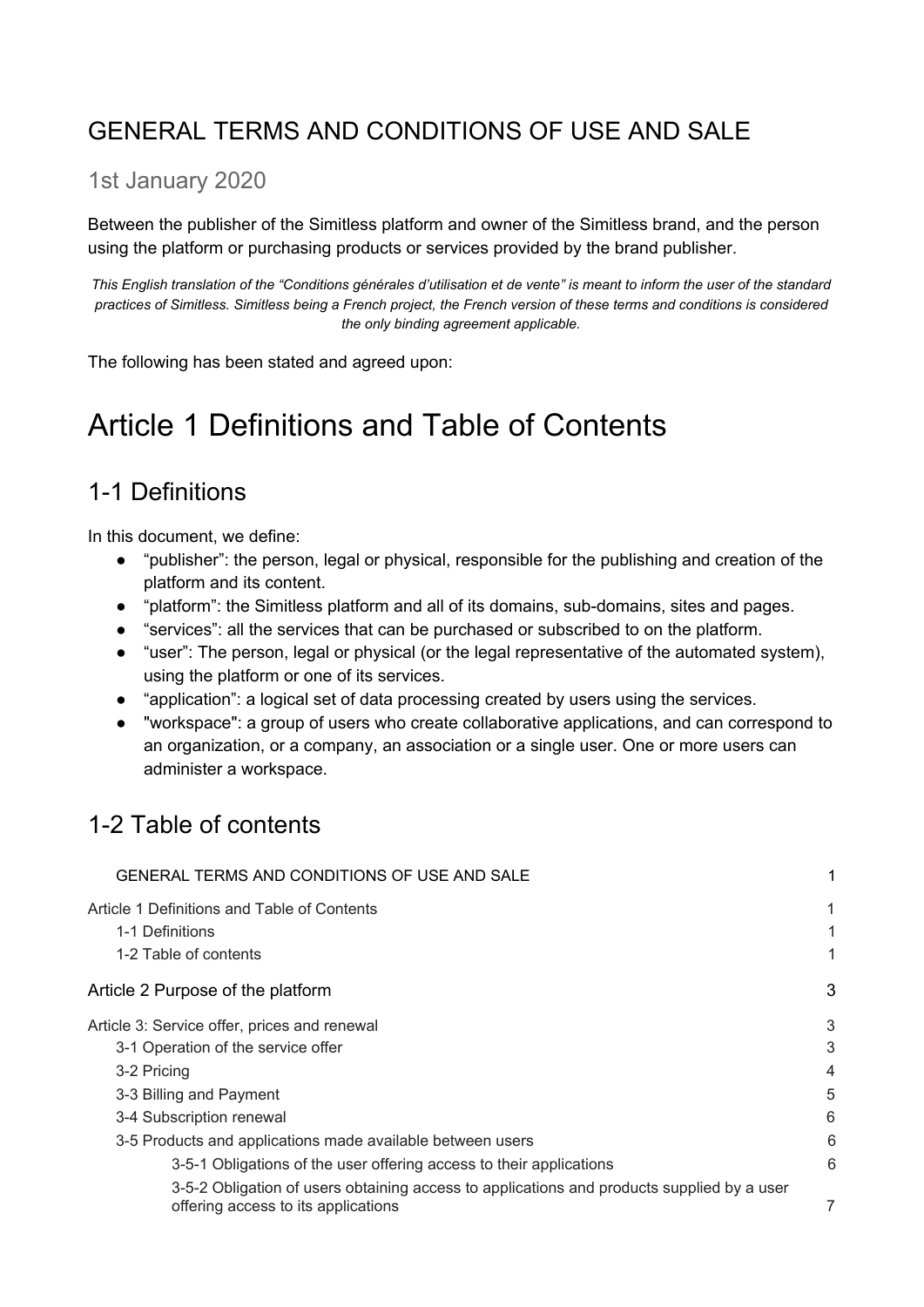| 3-5-3 Data                                                                                                 | 7                |
|------------------------------------------------------------------------------------------------------------|------------------|
| 3-5-4 Termination and interruption                                                                         | 8                |
| 3-6 Transfer of contract, CAPE contract and subscription                                                   | 8                |
| Article 4 Applicable law, acceptance, modifications and mediation                                          | $\boldsymbol{9}$ |
| 4-1 Acceptation                                                                                            | $9\,$            |
| 4-2 Applicable law                                                                                         | 10               |
| 4-3 Dispute resolution                                                                                     | 10               |
| 4-4 Consumer Mediation                                                                                     | 11               |
| 4-5 Inaccuracies                                                                                           | 11               |
| 4-6 Contract integrity                                                                                     | 11               |
| 4-7 Sale and Transfer                                                                                      | 11               |
| 4-8 Exceptional circumstances                                                                              | 12               |
| Article 5 Obligations and responsibility of the publisher                                                  | 12               |
| Article 6 Obligations and liability of the user                                                            | 13               |
| Article 7 Intellectual property rights, personal data, commercial reference, data ownership, protection of |                  |
| personal data                                                                                              | 15               |
| 7-1 Intellectual property rights                                                                           | 15               |
| 7-2 User-supplied content                                                                                  | 15               |
| 7-3 Database structure and metadata                                                                        | 16               |
| 7-4 Personal data                                                                                          | 16               |
| 7-5 Commercial representation                                                                              | 16               |
| 7-6 Data ownership                                                                                         | 16               |
| 7-7 Protection of personal data - GDPR                                                                     | 16               |
| Article 8 Access, maintenance and service level, backup, compliance                                        | 17               |
| 8-1 Maintenance, temporary interruption of service                                                         | 17               |
| 8-2 Availability                                                                                           | 17               |
| 8-3 Data Backups                                                                                           | 18               |
| 8-4 Complaints                                                                                             | 18               |
| 8-5 Conformity                                                                                             | 18               |
| 8-6 Limits of use, allowable usage                                                                         | 18               |
| Article 9 Account creation and services features                                                           | 19               |
| 9-1 Registration                                                                                           | 19               |
| 9-2 Access                                                                                                 | 20               |
| 9-3 Conditions of Access                                                                                   | 20               |
| Article 10 Account closure and data restitution                                                            | 21               |
| 10-1 Data restitution                                                                                      | 21               |
| 10-2 Termination                                                                                           | 21               |
| 10-3 Automatic deletion of accounts                                                                        | 21               |
| Note on this document (CC BY-SA 4.0)                                                                       | 22               |

## <span id="page-1-0"></span>Article 2 Purpose of the platform

These general conditions determine the rights and obligations of the parties in connection with the online sale of products or services offered by the publisher.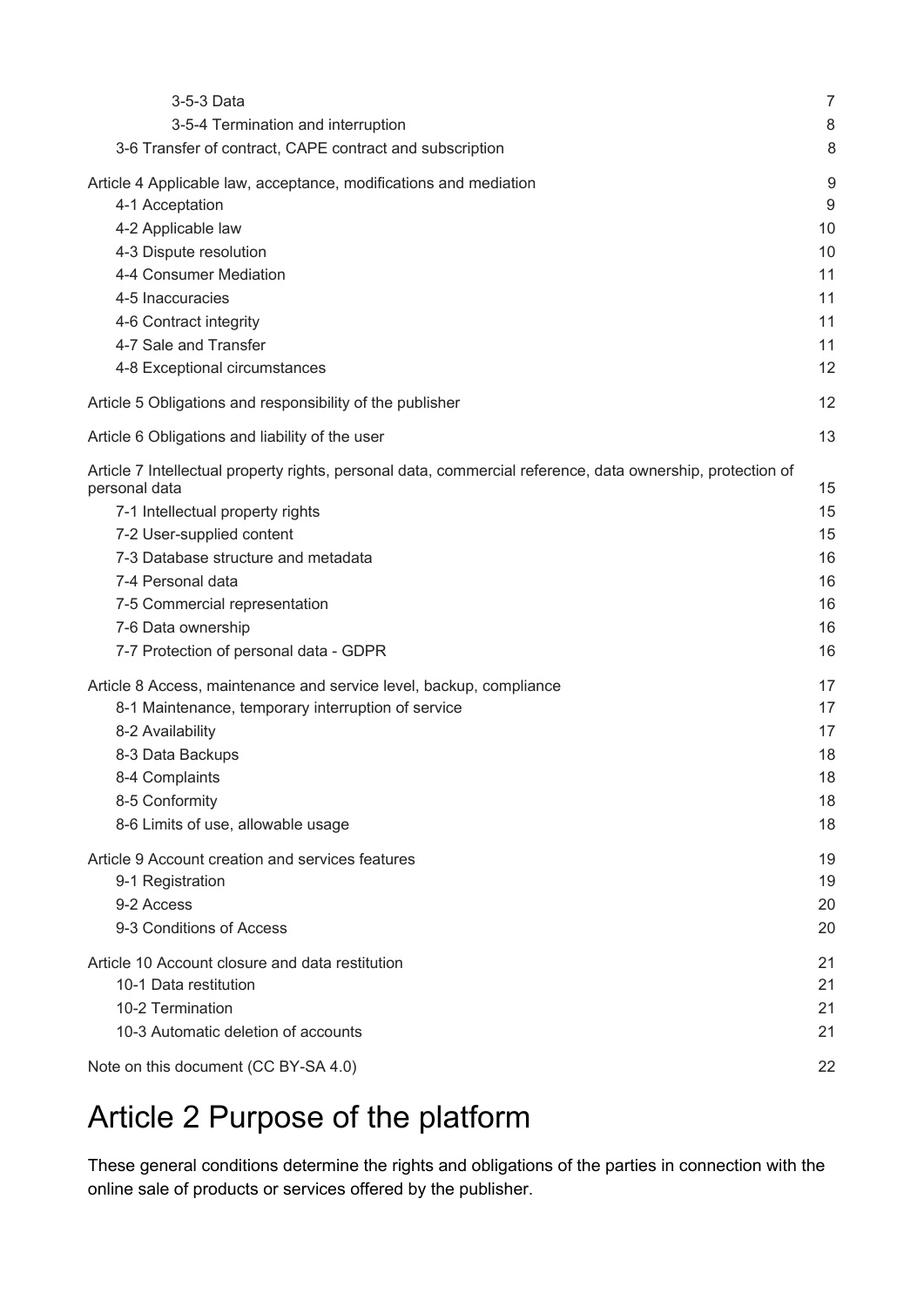The Simitless software platform ([https://simitless.com\)](https://simitless.com/en/) is an automated technical service enabling the creation of simple information systems (software for gathering knowledge and computer data) for consumers, self-employed professionals and small businesses in all industries by creating procedures for automatic data and information processing.

Simitless is a registered trademark owned and operated by M. François Fournier, residing [8 Les Parodelles, 03250 Le Mayet de Montagne, France], reachable via [contact@simitless.com](mailto:contact@simitless.com) or via <https://contact.simitless.com/>, and with its activity governed by the provisions of CAPE (Contrat d'Appui au Projet d'Entreprise - "Business Project Support Contract") French law n°2003-721 from August 1, 2003, from October 1 2019 to September 30 2020, in the COAGIR associative incubator [COAGIR, 18 rue François Taravant, 63100 Clermont-Ferrand, France], phone number 04 73 35 15 60, non-profit (association loi 1901), N° SIRET 335 075 321 00059 - APE 7022Z, n° European VAT number FR37335075321.

Simitless provides, in general, a technical software platform allowing users to input, organize, view, analyze, export and exploit various data. The service is carried out through applications custom-created by users or a reseller, all services are accessible on the platform via a recent web browser.

## <span id="page-2-0"></span>Article 3 Service offer, prices and renewal

### <span id="page-2-1"></span>3-1 Operation of the service offer

Users are invited to create free workspaces that serve as a container for one or more applications. The resources used or planned to be used by these workspaces, as measured by the internal system of the platform, serve as the basis for the establishment of an automated estimate, which forms the origin of an order. Once a subscription order has been confirmed by a payment, the usage quotas defined in the subscription are released and become available to the applications of the workspace.

The free workspace offers limited basic quotas for testing the platform's offer. These are provided free of charge by the publisher without any obligation on its part and may be changed at any point. The user is encouraged to subscribe to a higher level of service to ensure the sustainability of their work tools defined on the platform.

Workspaces that exceed the quotas set in the subscription will be limited until the quotas are met or until a higher subscription is purchased. Users trying to connect to an application in a workspace that exceeds the authorized processing capacity will see a waiting message and will be allowed to connect to the application only when a session space becomes available.

Workspace hosting is billed based on the use of key resources, the use of which is considered an indicator of the added value of the workspace applications. This allows the publisher to automatically adjust billing for most scenarios. However, the hosting provided is also characterized by hardware resources (in particular the consumed disk space, memory space, computing power, bandwidth, etc.) on which the publisher does not impose any limit. If the publisher finds an impact on services (in particular the quality of services to other users) due to abnormal use of resources,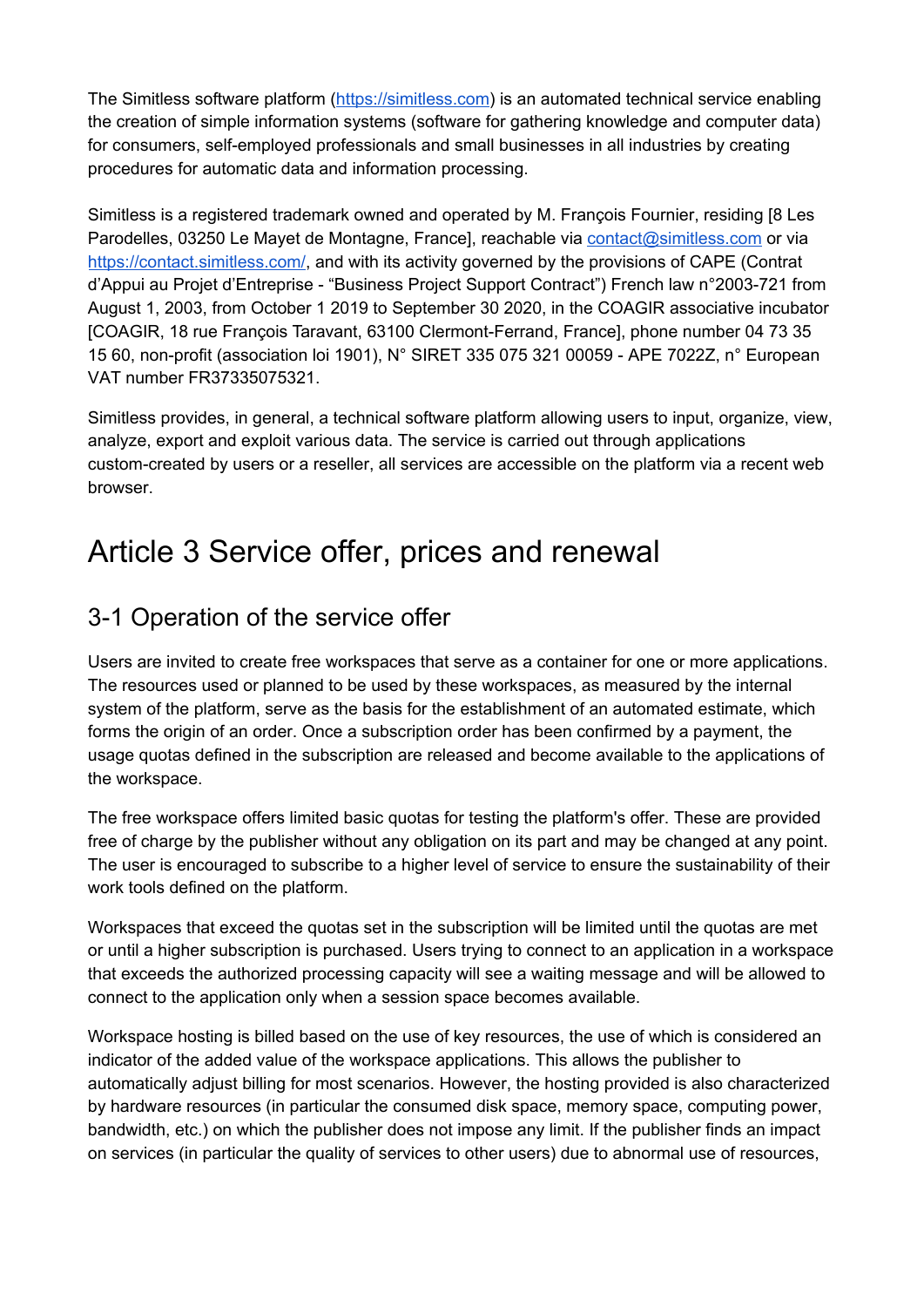the user will be notified of the abuse and may, if necessary, subscribe to an additional service adapted to consumption.

### <span id="page-3-0"></span>3-2 Pricing

The platform prices are published on the pricing page ([https://pricing.simitless.com/\)](https://pricing.simitless.com/) and are subject to change depending on the evolution of the publisher's offer. The publisher reserves the right to modify its prices at any time, while guaranteeing the application of the price indicated at the time of the order for existing customers. The prices appearing in the platform are prices in Euros excluding taxes (before VAT or other taxes), US Dollars or British Pound (GB), the applicable VAT or sales tax rate being that of the country of the purchasing user (in accordance with implementing regulation 1042 / 2013 of the European Council of October 7, 2013). The prices are also mentioned in euros all taxes included (VAT + other possible taxes) on the order finalization page, and excluding specific shipping costs, if applicable. For all products shipped or supplied dematerialized outside the European Union and / or French overseas departments and territories, the price is calculated net of tax automatically on the invoice. In the case where the payment manager offers the possibility of paying in a currency different from the currencies supported by the platform, the reference price remains the price chosen by the user and displayed on the platform, in EUR, USD or GBP . The subscription amount will then be adjusted directly by the payment manager or by the user's bank to honor the subscription. When one of the currencies has been selected by the user for a workspace, it is technically very difficult to change, due to the functioning of the payment management systems. The publisher does not offer this possibility at the moment.

The essential characteristics, their prices and the mode of use of the services are made available to the user on the platform created by the publisher. In accordance with article L112-1 of the Consumer Code, the user is informed, by any appropriate process, of the prices and specific conditions of the sale and the performance of the services before any conclusion of the sales contract. (Order page, Pricing page and Terms & Conditions, both in French and English) In all cases, the total amount due by the user is indicated on the order confirmation page. The sale price of the services is that in force indicated on the day of the order, it does not include the shipping costs and taxes possibly invoiced in addition. These possible costs are indicated to the user during the sales process, and in any event at the time of confirmation of the order.

The publisher reserves the right to pass on any change in the VAT rate to the price of the services.

The publisher also reserves the right to modify its prices at any time. However, the price displayed on the day of the order will be the only one applicable to the user for the duration of their subscription.

Companies subject to intra-community VAT (EU VAT Law, article 4, 2.1.2) and managing subscriptions on the platform are solely responsible for the reverse charge of their VAT to the tax authorities of their country.

The user certifies having received a detail of the fees, taxes as well as the terms of payment, delivery and execution of the contract, as well as detailed information relating to the identity of the publisher, their address, telephone and and its activities in the context of this sale. The publisher takes responsibility to fulfill the user's order within the limits of the resources available for the provision of the services only. Otherwise, the publisher informs the user as soon as possible, if the order has been placed, and failing agreement with the user on a new delivery date, the publisher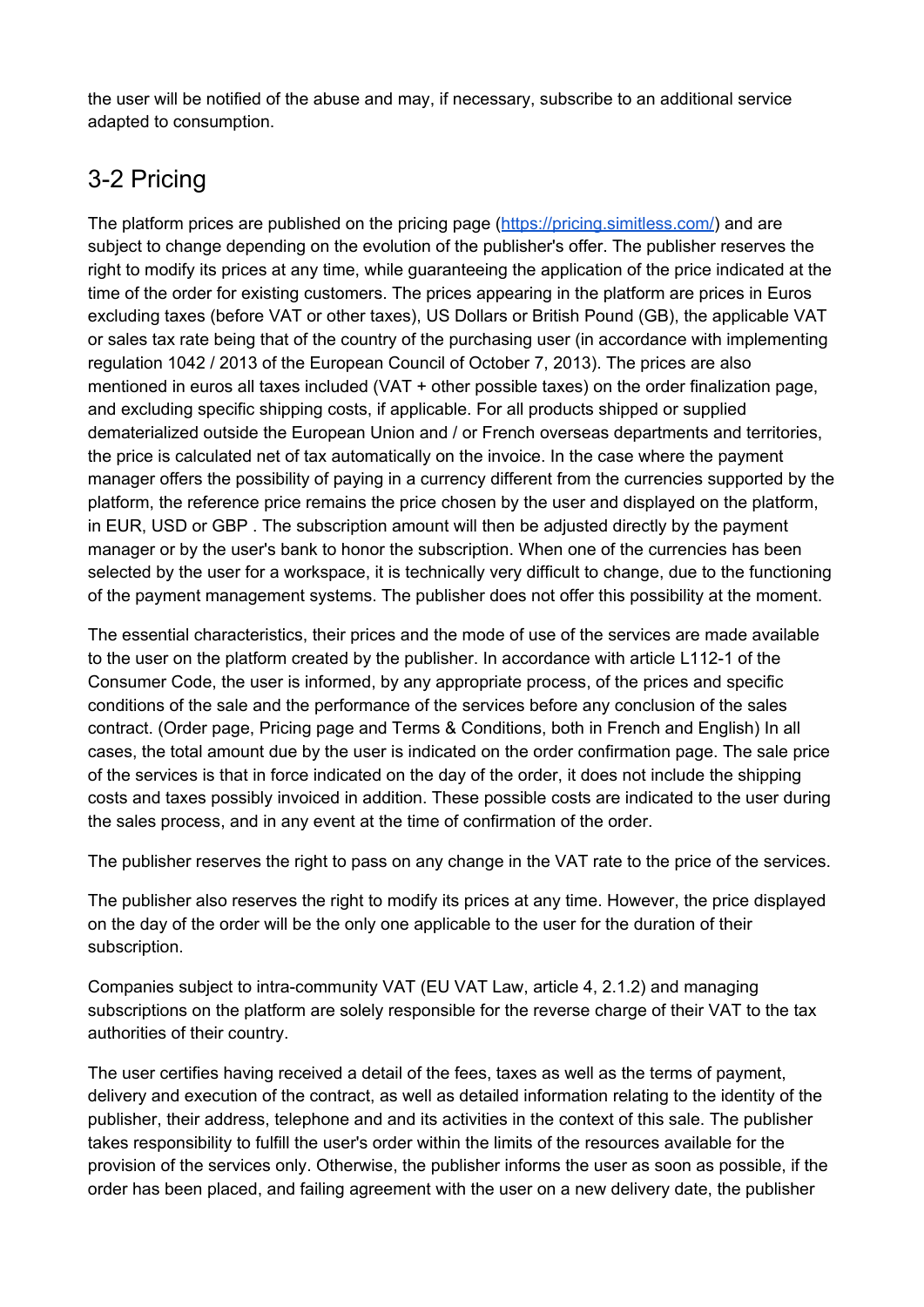reimburses the user. A delivery typically involves only the provision of functionality on the platform. The handling, configuration and training of people using the applications, among others, remains the responsibility of the user or of their reseller if a specific contract mentions it.

### <span id="page-4-0"></span>3-3 Billing and Payment

All subscriptions are made by bank card (credit or debit) or by SEPA direct debit (if activated by the payment manager according to their internal rules). The publisher uses the services of the Stripe payment manager [\(https://stripe.com/en/terms](https://stripe.com/en/terms)) to provide a secure online payment and billing service in accordance with European banking rules. Cards issued by banks domiciled outside France must be international bank cards (Mastercard or Visa).

The information provided is encrypted according to the current state of the art and cannot be read during transport over the network. Once the payment has been initiated by the user, the transaction is immediately debited after verification of the information. In accordance with the provisions of the Monetary and Financial Code, the commitment to pay given by card is irrevocable. By providing their bank information during the sale, the user authorizes the publisher to debit their card for the amount relating to the price indicated and any future amount as agreed in the sales page of the workspace. The user confirms that s/he is the legal holder of the debit card and that s/he is legally entitled to use it. In the event of an error, or if it is impossible to debit the card, the sale is immediately automatically resolved and the order canceled.

Since transmissions are made directly via Stripe in an encrypted way, the publisher has no access to the confidential information necessary for payment.

If the user wishes to market access to their applications, Stripe will also handle transactions directly between them and other users. The publisher is in no way the handler of financial flows.

Automatic registration systems are considered as proof of the nature, content and date of the order. Stripe confirms, to the user, the acceptance of their order by sending a confirmation message to the e-mail address that they will have communicated when opening their verified account. It is up to the user to ensure the validity of the e-mail address communicated. Each invoice is available automatically in the user area.

The publisher reserves the right to refuse or cancel any order from a user and to interrupt the service, in particular in the event of the insolvency of the user, in the event of a default in the payment of the order concerned within the deadlines defined by the payment manager (5 to 15 days depending on the specific case), in the case of a refusal to pay for renewal, or in the case of a dispute relating to the payment of a previous order.

In accordance with the French commercial law articles L441-6 and D441-5, any delay in payment automatically entails, in addition to the late payment penalties, an obligation for the debtor to pay a lump sum indemnity of € 40 for collection costs. Additional compensation may be claimed, on supporting documents, when the recovery costs incurred exceed the amount of the lump sum compensation.

The user is alone responsible for the information they input while placing an order. Neither the publisher nor the payment manager can be held responsible for errors made by the user in the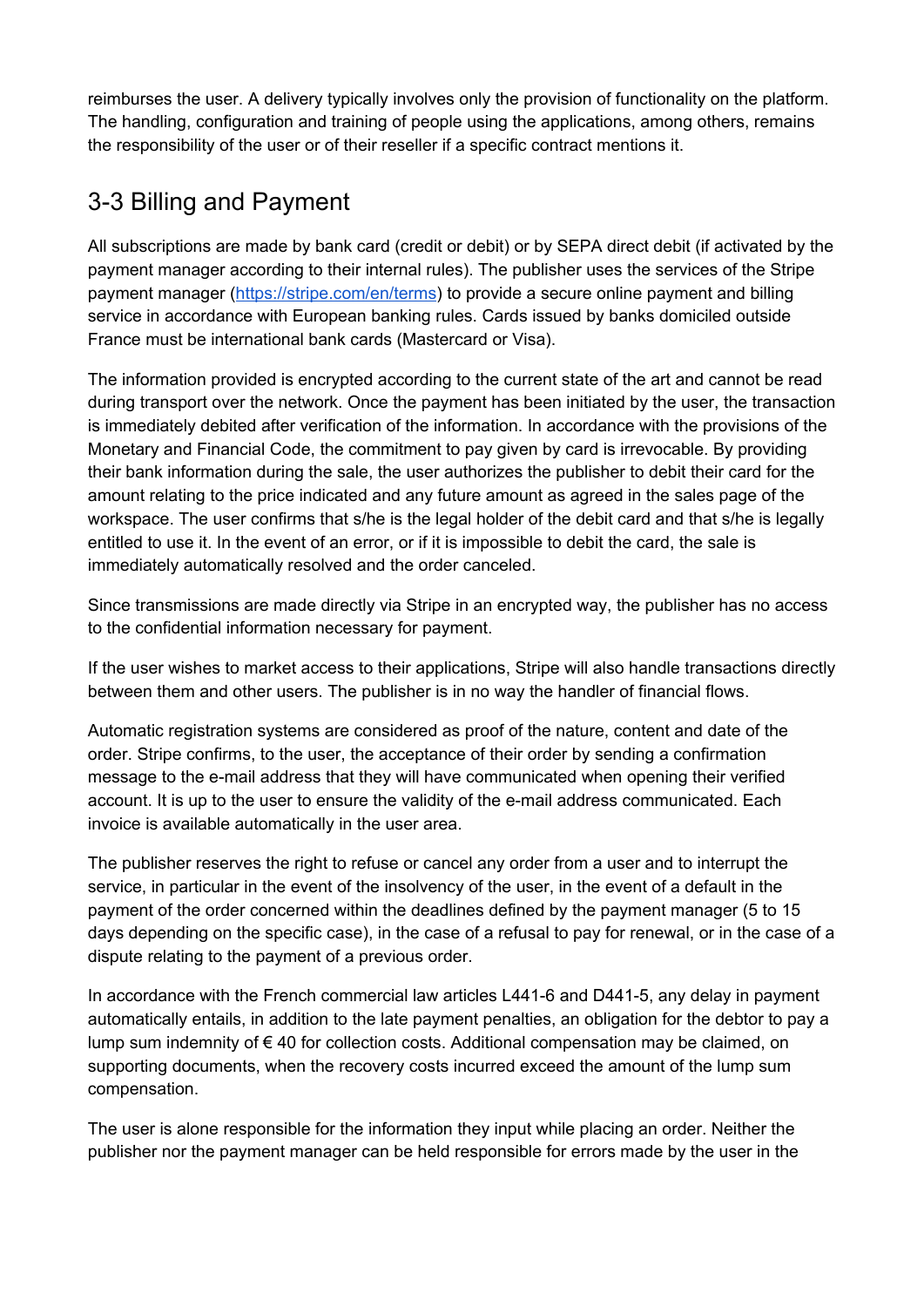details of the recipient of the order (billing address in particular) and limited access to the services that these errors could cause.

### <span id="page-5-0"></span>3-4 Subscription renewal

For more flexibility towards users, the publisher offers on the platform several types of subscriptions (data, files, users, etc.) as well as several renewal frequency (one month, three months, six months or one year).

The choice of each offer is left to the free will of the user creating their workspace and applications, according to their budgetary constraints, needs, and wishes of subscription period.

Any period started is invoiced and charged in full. The renewal of the contract is tacit and automatic, unless terminated by the user in compliance with the provisions indicated in these general conditions. Upon renewal, the duration of the engagement is extended for a period equivalent to the billing period chosen by the user.

There is no obligation to renew or a minimum subscription period other than the frequency chosen by the user when ordering. As long as the renewal has not been made, the user is free to change the offer, by requesting and validating a new automatic quote on the platform. The user can also at any time change their mind after ordering and contract an offer at a lower cost. The publisher never reimburses the sums collected, but the platform allows the creation of credit notes in an amount equivalent to the proportion of time not used on the previous subscription. These credits will be automatically applied to any subscription contracted on the same workspace. These credits are not transferable to other users or other workspaces.

Payments received by the publisher are not refundable and no refunds or credits will be given for periods of partial use.

#### <span id="page-5-1"></span>3-5 Products and applications made available between users

In some cases, users can create applications on the platform and make them available in some extent to other users for a fee or for free. In this case, the platform acts as a marketplace.

By agreement from the publisher and the users, Stripe is the payment manager as well in this case and the publisher is in no way responsible for the breakdowns of cash flows. Users designate the platform as application access manager. Stripe takes a commission from the price set by the user offering the application to get paid for their service, then takes a commission which is paid to the publisher to pay them for the platform's services. The prices are defined on the pricing page [\(https://pricing.simitless.com/\)](https://pricing.simitless.com/). Depending on the Users and their location, additional costs may be invoiced: VAT, national taxes, various external costs, etc.

#### <span id="page-5-2"></span>3-5-1 Obligations of the user offering access to their applications

The user offering access to their applications remains solely responsible for the provision of their service. They guarantees access to their applications under the conditions set on the access management page and the terms and conditions of sale and use when the user subscribing, buying, or obtaining access joint the application initially.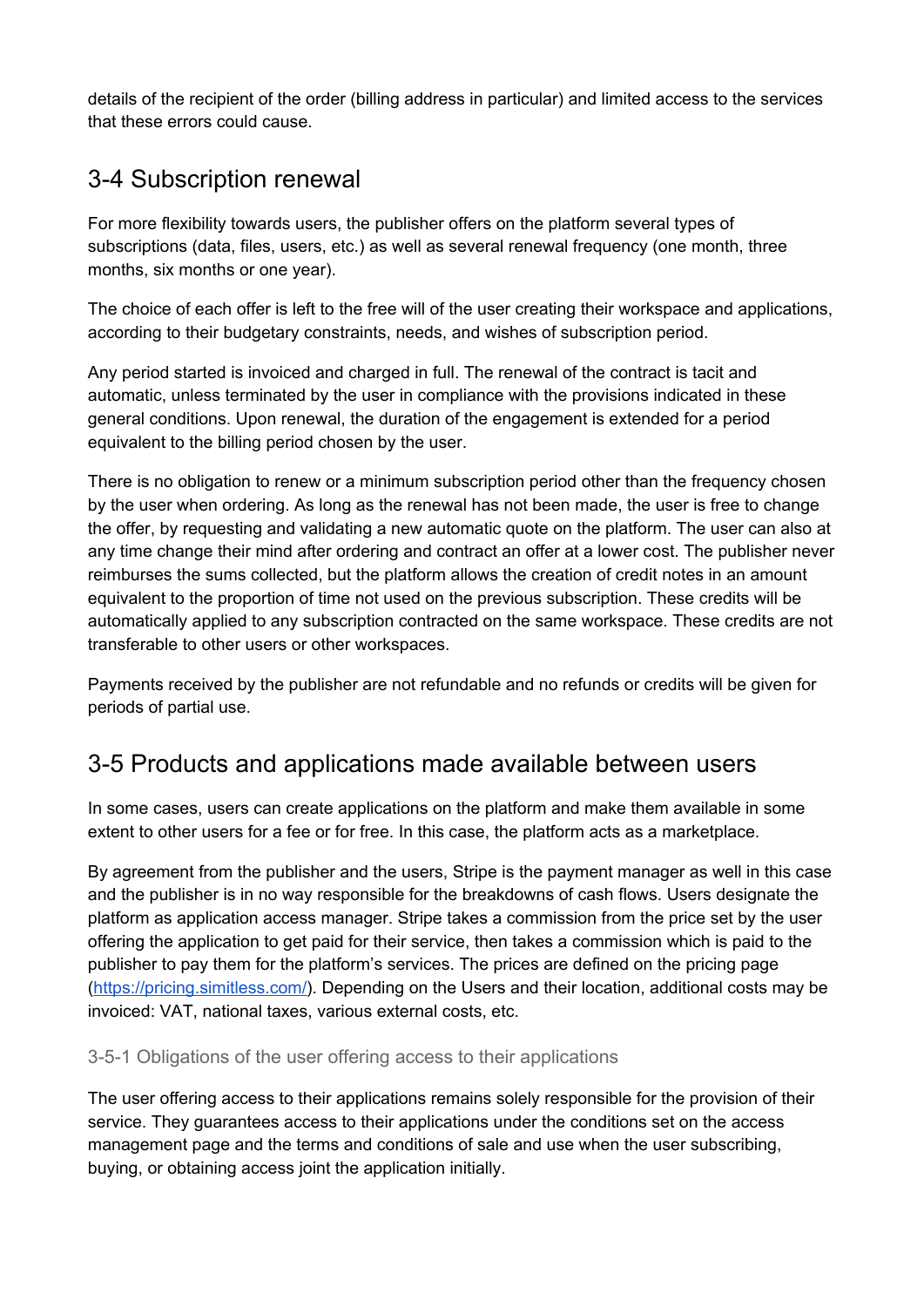Part of the interest of applications created using the services of the platform comes from the fact that these work in real time and all modifications, additions and deletions are done instantly.

The user offering access therefore guarantees not to significantly modify the value of the application whose access they sell at a certain price while customers already subscribed. The publisher of the platform does not have the technical possibility of ensuring that this value is maintained.

As a seller of access to their application, the offering user must provide the publisher and other users with correct credentials to contact them. The publisher will not be held responsible for the consequences that breaches of this obligation would have.

The user offering access to their applications is aware that the price they set for other users to access their applications will be the price actually paid by them (excluding taxes), but that they will only receive the corresponding amount minus the publisher's commission and possibly the costs arising from the particular situation of the user.

The user offering access to their applications remains solely responsible for the publication of their own legal notices (a field is available in each application and in each workspace allowing a link to be displayed to the accessing users). It is the responsibility of the user providing access to check all information, invoices, invoiced amounts, etc. so that all the items produced meet local tax and legal requirements.

<span id="page-6-0"></span>3-5-2 Obligation of users obtaining access to applications and products supplied by a user offering access to its applications

The accessing user agrees to comply with the access levels granted to them by the offering user, and in particular with regard to the limits of use that may exist with regard to data, analysis or visualization. Thus, it will not seek to exploit a possible defect in the services to improperly access certain portions of applications which were not provided by the user offering it.

The accessing user will particularly respect the status of the data to which they have access, and will not use it in a manner that is not in accordance with the license under which the offering user has chosen to distribute it.

He also takes responsibility to make strictly personal or internal use of the applications to which they accesse, and not to distribute the content of the applications if this possibility has not been expressly granted by the user offering accesses or the owner of the data.

Any breach of these obligations may result in a total and immediate interruption of access to the platform without consideration of any current subscription, as well as termination of the offending user account. The user offering access will also have the possibility of bringing an action for damages.

#### <span id="page-6-1"></span>3-5-3 Data

The domain of what data is included in the applications and is accessible to other users remains the full responsibility of the user offering, who inputs the data. It is up to them alone to verify their rights to the various data, whatever their form, and to ensure that the laws applicable to them are respected. This is particularly the case for personal data and works protected by copyright.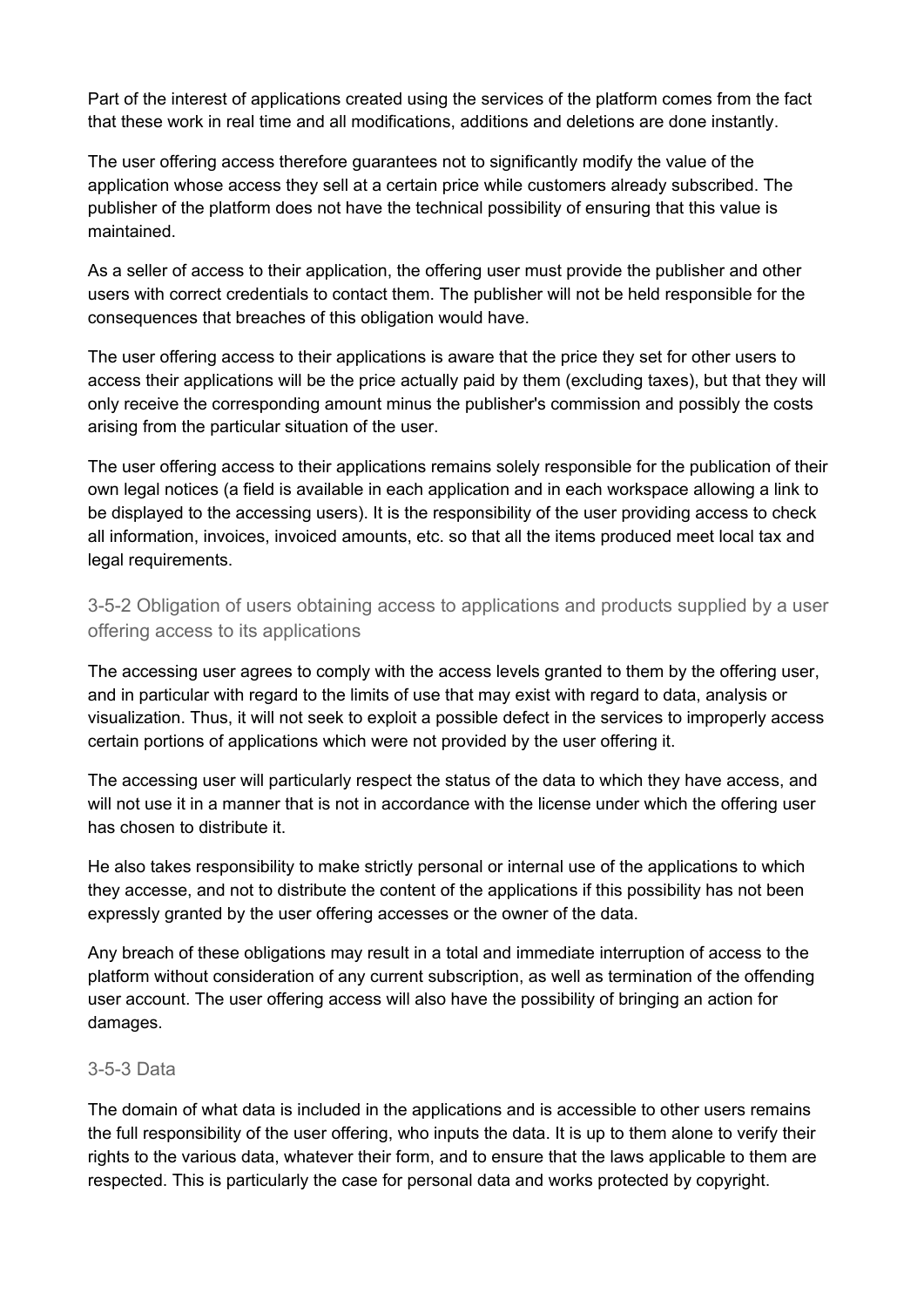The user offering access has the possibility of defining a general status of the data for the whole of their application according to their source: thus, they will have the choice between distributing it with a simple authorization of consultation if they are the owner, distribute them under a free license or indicate that they belong to the public domain. The platform offers a selection of licenses to frame the status of such data. It will however have the possibility of defining a derogatory status for each data in order to allow it greater flexibility and the use of data from various sources.

In the case of a collaborative application, that is to say in which the accessing users have the possibility of including their own data, these make a free and non-exclusive assignment to the user offering the application, who cannot use them outside this same application or export them without the consent of the accessing user.

#### <span id="page-7-0"></span>3-5-4 Termination and interruption

The accessing user can terminate their subscription freely, either by unsubscribing or by not renewing their subscription. The termination will not be subject to any refund of the sums already paid.

The offering user also has the option of removing the availability of access to an application that they offer. To do this, they will have to follow the procedure set up on the platform. The latter consists of a blocking of subscriptions to the applications' access, that is to say an impossibility for new users accessing to register and / or buy access; as well as a dereferencing of the marketplace page application. Accessing existing users will receive an automatic notification by e-mail warning them of the future interruption of their access, and will not be able to renew their subscription or registration when it comes to an end. Once the application no longer has any active accessing users, its effective deletion by the offering user becomes possible.

### <span id="page-7-1"></span>3-6 Transfer of contract, CAPE contract and subscription

The publisher practicing their activity under a CAPE contract, hosted by the COAGIR business incubator, the duration of the contract may in no case exceed the duration of the CAPE contract mentioned in article 2 of these general conditions. However, not wishing to deprive users of advantageous commercial conditions, the possibility of taking out a subscription of the duration chosen by the user remains open. The hardware (servers), the address of the platform (internet address), all the data, as well as the actors (the founder of the publisher and possibly their employees) will remain the same, either when the CAPE contract is renewed, or when creating an independent platform operating company thereafter. The new company becoming the new publisher of the platform will be required to honor the contract concluded with the user by these general conditions, thereby releasing the COAGIR incubator from any obligation when the time comes.

Each time the publisher's accommodation is changed by the incubator and at the end of the accommodation, these general conditions will be updated and presented to the user, in accordance with the procedures defined in Article 4. The user remains free at any time to terminate the services and delete their account, in accordance with Article 10.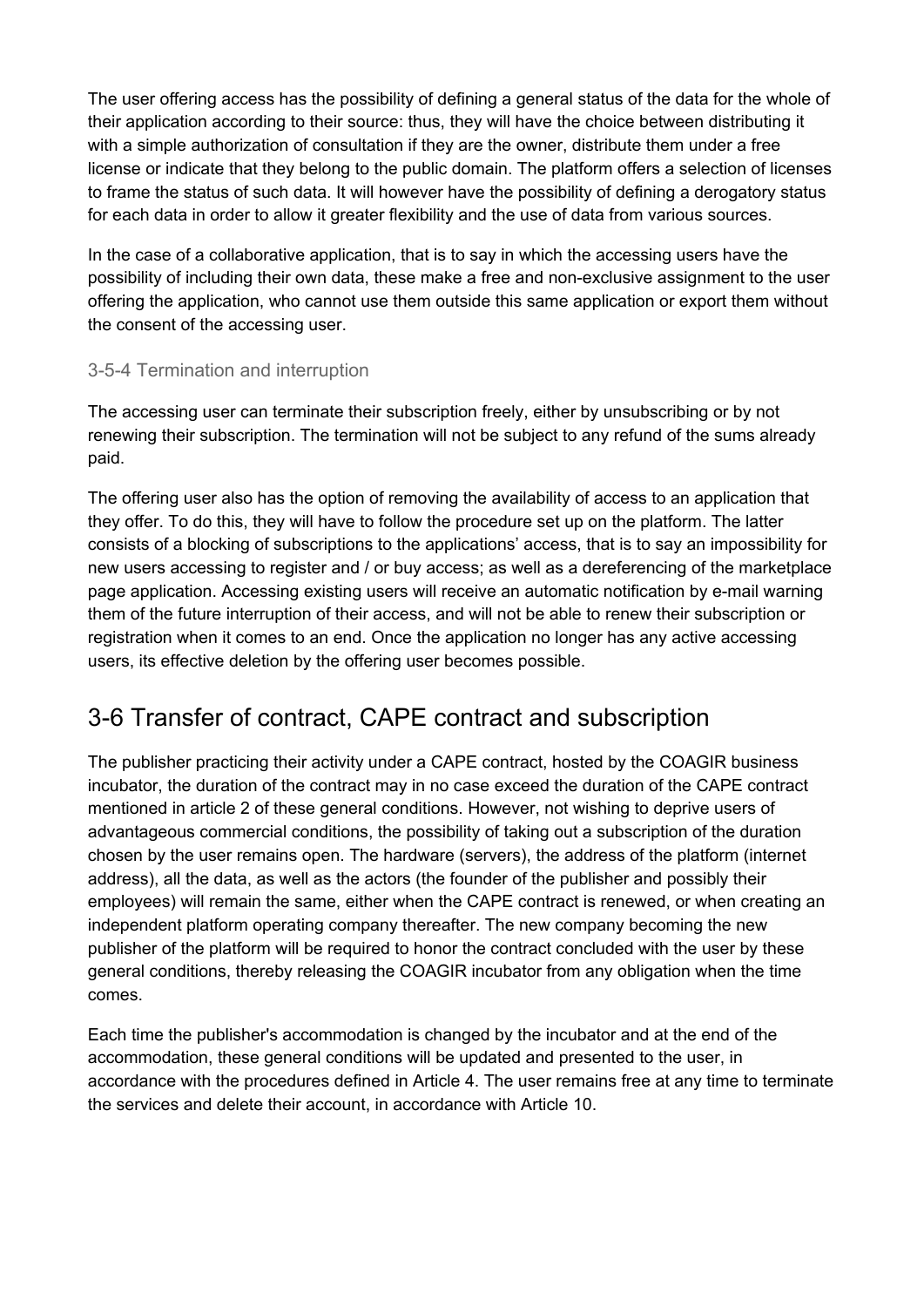In the event of the publisher stopping their activity, the note describing this case in article 5 will apply and thereby release all obligation of the COAGIR incubator with regard to the provision of the service.

# <span id="page-8-0"></span>Article 4 Applicable law, acceptance, modifications and mediation

### <span id="page-8-1"></span>4-1 Acceptation

All the services provided are provided on the express condition that these general conditions are accepted without reservations. Any access to services, even without creating a user account, therefore necessarily and instantaneously implies acceptance of the general conditions. The publisher ensures that their acceptance is clear and without reservation by setting up a clear notice on all the home screens, which remains in view until the user validation action (button checked) or following user navigation on more than 5 addresses (URLs) on the platform, thus demonstrating a clear desire to use the platform. All that constitutes the free offers can be modified and terminated at any time by the publisher without this being able to constitute a prejudice for the users. When subscribing to a paid offer, in accordance with the provisions of article 1127-1 of the Civil Code, the publisher again checks the acceptance of the general conditions by a series of stages (one or more stages of which may be performed by an external provider - for example, payment provider -) to conclude the contract electronically to be able to place an order:

- Information on the essential characteristics of the service;
- Choice of services and options, if necessary, creation of an estimate, automated or not;
- Acceptance of these terms and conditions;
- Verification of the elements of the order and, if necessary, correction of errors. Before confirming, the user can check the details of their order, its price, and correct any errors, or cancel their order. The confirmation of the order will confirm the acceptance of this contract;
- Indication of the user's essential contact details (identification, e-mail, address, SIRET, etc.), in particular to ensure the applicable VAT rates;
- New verification of the elements of the order (double action formality) on the payment management system, as well as the applicable tax conditions determined by the additional information provided by the user;
- Then follow the instructions for payment, payment for the products, and delivery of the order. The user will receive confirmation by email of payment for the order, as well as an acknowledgment of receipt of the order confirmation. They will receive a link to download a copy of these general conditions of sale which they is encouraged to keep for future reference.

The user thus declares to have read all of these general conditions and to accept them without restriction or reservation.

The archiving of communications, of the order, of the details of the order, as well as of the invoices is carried out on a reliable and durable medium so as to constitute a faithful and durable copy in accordance with the provisions of article 1360 of the civil code. This information can be produced as proof of the contract.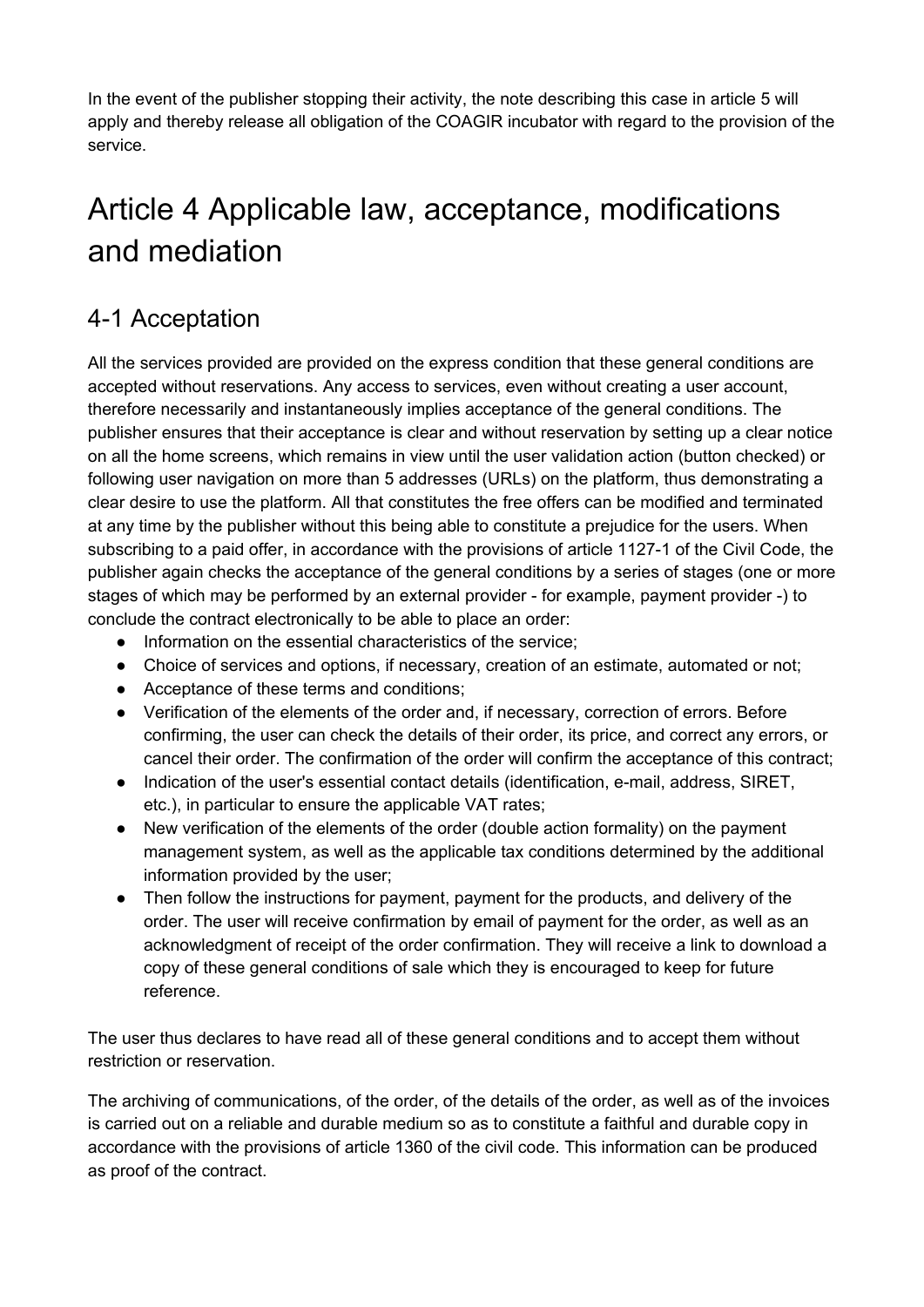The general conditions can be supplemented and modified at any time by the platform publisher, in particular depending on the evolution of its services and the platform, by the publication of a new version on the dedicated page (<https://legal.simitless.com/>). Any modification of these general conditions will be notified to the user by updating the page [\(https://legal.simitless.com/](https://legal.simitless.com/)) when they come into force. It is the responsibility of the user to read the general conditions carefully when they are updated and to be fully aware of the modifications.

The fact that the user continues to use the services of the platform after the update of the general conditions implies acceptance without reservation on their part of the modifications made to the general conditions. In the event of disagreement with the modifications to the general conditions, the user has the option of terminating the services and deleting their account, in accordance with article 10.

Any new version of the general conditions will be immediately applicable to new users when the dedicated page is updated [\(https://legal.simitless.com/\)](https://legal.simitless.com/). The new general conditions will apply to previously registered users within one month of notification to the e-mail address indicated in their account, in accordance with article L.121-84 of the French Consumer Code.

The user acknowledges that they have received the necessary advice and information to ensure that services meet their needs.

The user declares to be able to contract legally under French law or validly represent the natural or legal person for which they take responsibility of this agreement.

Except for specific conditions, the rights granted under these general conditions are only granted to the signatory natural person (or the person holding the e-mail address communicated) or to the legally represented legal person.

### <span id="page-9-0"></span>4-2 Applicable law

These terms and conditions of sale and use of the platform are governed by French law, in their version in French, and subject to the jurisdiction of the Courts of Clermont-Ferrand (France), subject to an allocation of specific jurisdiction arising from a text of specific law or regulation.

Except in the matters of public policy, all disputes that may arise in connection with the execution of these general conditions may, before any legal action, be submitted to the publisher of the platform for settlement. Requests for settlement do not suspend the time limits for bringing legal actions. Unless otherwise provided for, in the public interest, any legal action relating to the execution of this contract must be submitted to the jurisdiction of the appeal courts in charge.

### <span id="page-9-1"></span>4-3 Dispute resolution

In the event of a dispute, the publisher encourages the user, before any other legal or extrajudicial procedure, to contact them directly in writing (by e-mail [support@simitless.com\)](mailto:support@simitless.com) in order to try to resolve this dispute amicably.

In the event of failure, the user is informed that they can choose to have recourse to free mediation and can submit any complaints on the dispute resolution platform posted by the European Commission at the following address: [http://ec.europa.eu/consumers/odr/.](http://ec.europa.eu/consumers/odr/)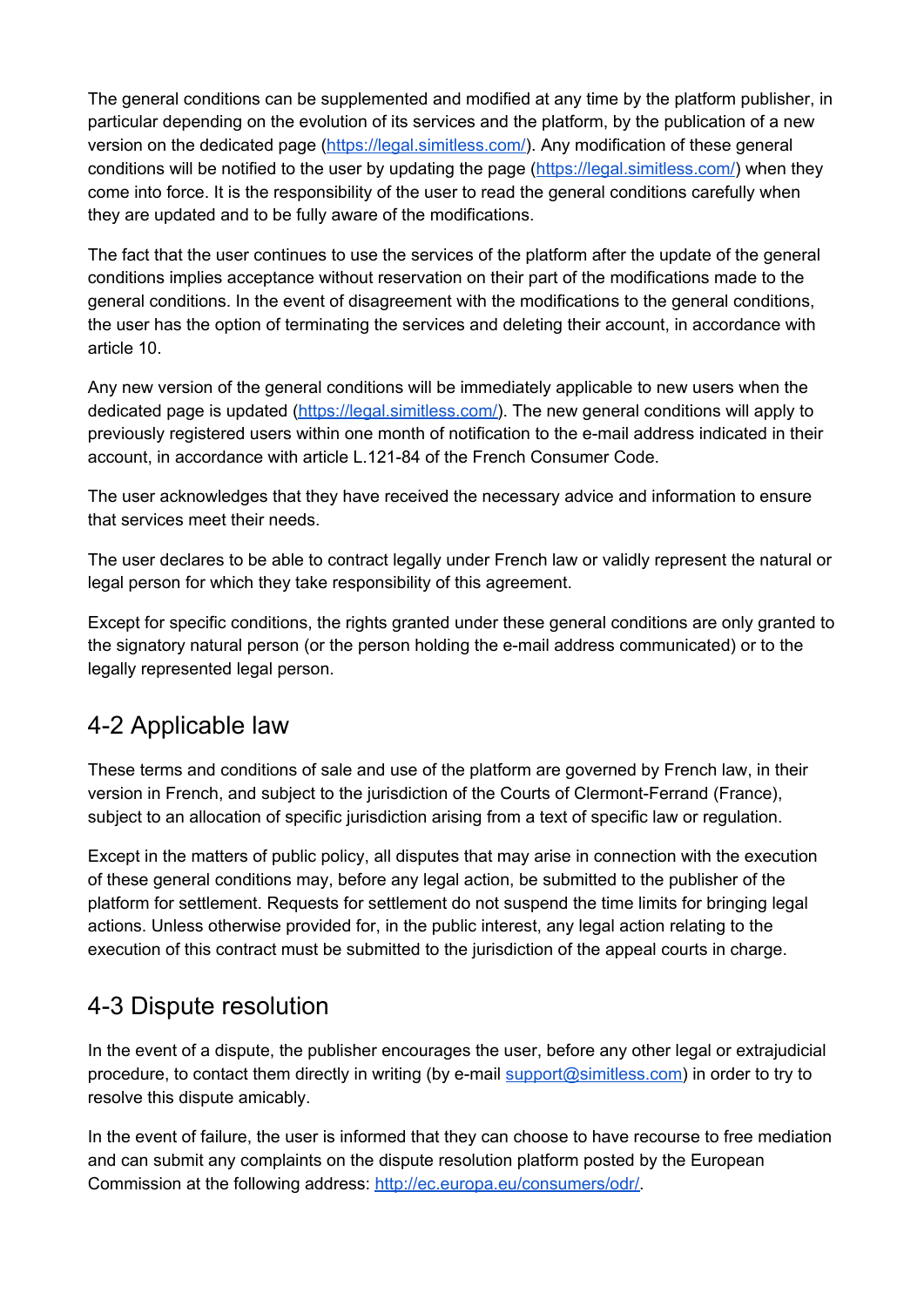Any dispute or litigation relating to training, interpretation, execution, termination or in relation to these general conditions, which could not be resolved amicably, will be submitted to the competent courts of Clermont-Ferrand (France) at unless the publisher prefers to enter any other competent jurisdiction.

### <span id="page-10-0"></span>4-4 Consumer Mediation

In accordance with the provisions of art. L. 611-1 to L. 616-3 of the French Consumer Code, it is reminded that "any consumer has the right to have free recourse to a consumer mediator with a view to an amicable resolution of the dispute between them and a professional. To this end, the professional guarantees the consumer the effective use of a consumer mediation system".

As such, the publisher offers its consumer users, in the context of disputes that have not been resolved amicably, the mediation of a consumer mediator: Federation E-commerce Et Vente À Distance, 60 rue la Boétie, 75008 Paris, [http://www.mediateurfevad.fr/.](http://www.mediateurfevad.fr/)

Users are reminded here that mediation is not compulsory but only offered in order to resolve disputes by avoiding recourse to lengthy justice processes.

### <span id="page-10-1"></span>4-5 Inaccuracies

It may be possible that, throughout the platform and the services offered, and to a limited extent, inaccuracies or errors, or information is presented that is in disagreement with the general conditions, legal notices or personal data policy. In addition, it is possible that unauthorized modifications are made by third parties on the platform or on related services (social networks, independent or subcontracted systems, etc.). We are making every effort to ensure that this type of deviation is corrected as soon as possible. In the event that such a situation escapes us, please contact us by e-mail [\(support@simitless.com](mailto:support@simitless.com) or in cases of manifest abuse [abuse@simitless.com](mailto:abuse@simitless.com)) or on the contact form [\(https://contact.simitless.com/](https://contact.simitless.com/)) with, if possible, a description of the error and the location (web addresses, URLs), as well as sufficient information to enable us to contact you.

### <span id="page-10-2"></span>4-6 Contract integrity

If certain provisions of these general conditions were to be canceled by a legal process or by a change in the applicable law and standards, the other provisions would not become void.

These general conditions describe the entire agreement between the user and the publisher. They replace all previous or existing written or oral agreements.

Any contractual exception is only valid after a written and signed agreement of the parties.

### <span id="page-10-3"></span>4-7 Sale and Transfer

The publisher may decide to assign or transfer the rights or obligations conferred on them by these general conditions provided that the user benefits from the same obligations as the publisher and, under the same conditions.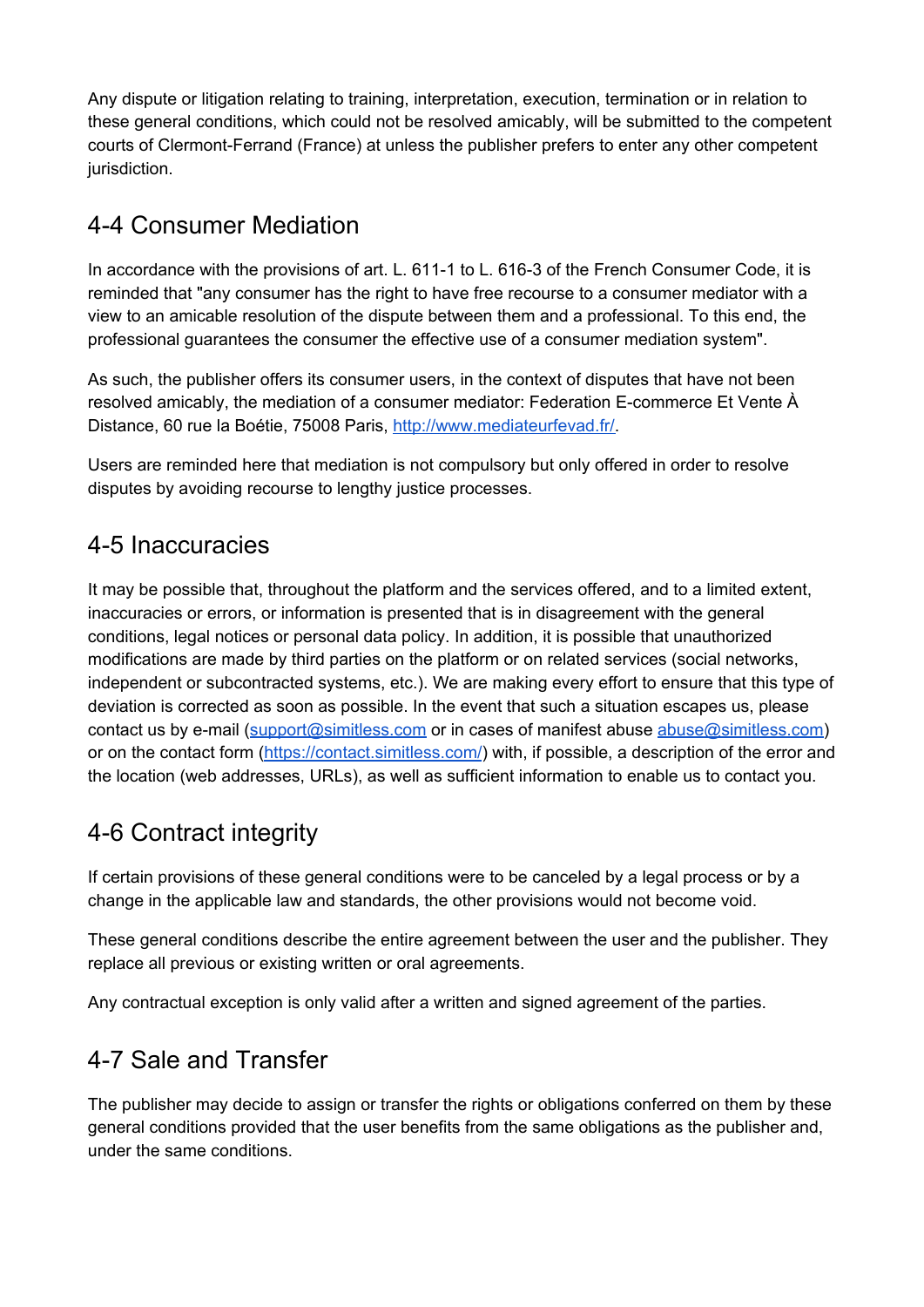### <span id="page-11-0"></span>4-8 Exceptional circumstances

The execution of the publisher's obligations at the end of these general conditions is suspended in the event of a fortuitous event or force majeure which would prevent its execution. The publisher will notify the user of the occurrence of such an event as soon as possible.

# <span id="page-11-1"></span>Article 5 Obligations and responsibility of the publisher

In the event of impossibility to access the platform, due to technical problems or a problem of any kind, the user will not be able to claim damage and will not be able to claim any compensation. The unavailability, even prolonged and without any limiting duration, of one or more services, cannot constitute a prejudice for the users and can in no way give any right to the award of damages on the part of the platform or its publisher.

The visuals of the services presented on the commercial documents have no contractual nature, the platform being expected to evolve constantly, the responsibility of the publisher of the platform cannot therefore be engaged if the characteristics of the services differ from the commercial visuals or if these latter are incorrect or incomplete.

The hypertext links present on the platform can refer to external websites and the responsibility of the publisher of the platform cannot be engaged if the content of these websites contravenes current legislation. Similarly, the publisher of the platform cannot be held responsible if the user's visit to one of these websites causes them harm.

The publisher does not guarantee against anomalies, errors or bugs in the information, products, services, software provided on the platform, platform interruptions or failures, the compatibility of the platform with a particular hardware or configuration. The publisher is nevertheless subject to an obligation of means, and must make every effort to ensure that none of the preceding situations can exist.

The user is informed that the publisher does not control technical developments in Internet browsers and technologies. In the event of incompatibility of the platform with one of the recommended browsers, linked to an evolution of this one, the publisher has a period of 30 days to make the platform evolve accordingly. In the event of technical impossibility, the publisher will be able to modify the prerequisites of the platform to allow the users affected to benefit from the services as quickly as possible.

In no case may the publisher's liability be incurred for indirect and / or immaterial, foreseeable or unforeseeable damage (including loss of profits) arising from the supply and / or from the use or total impossibility or partial to use of the services; when such damage is caused by the providers of the platform, and in particular those providing the hosting of services.

The publisher cannot be held liable in the event of force majeure (unforeseeable and insurmountable event) and in particular in the event of a total or partial strike by external services or disasters caused by floods or fires.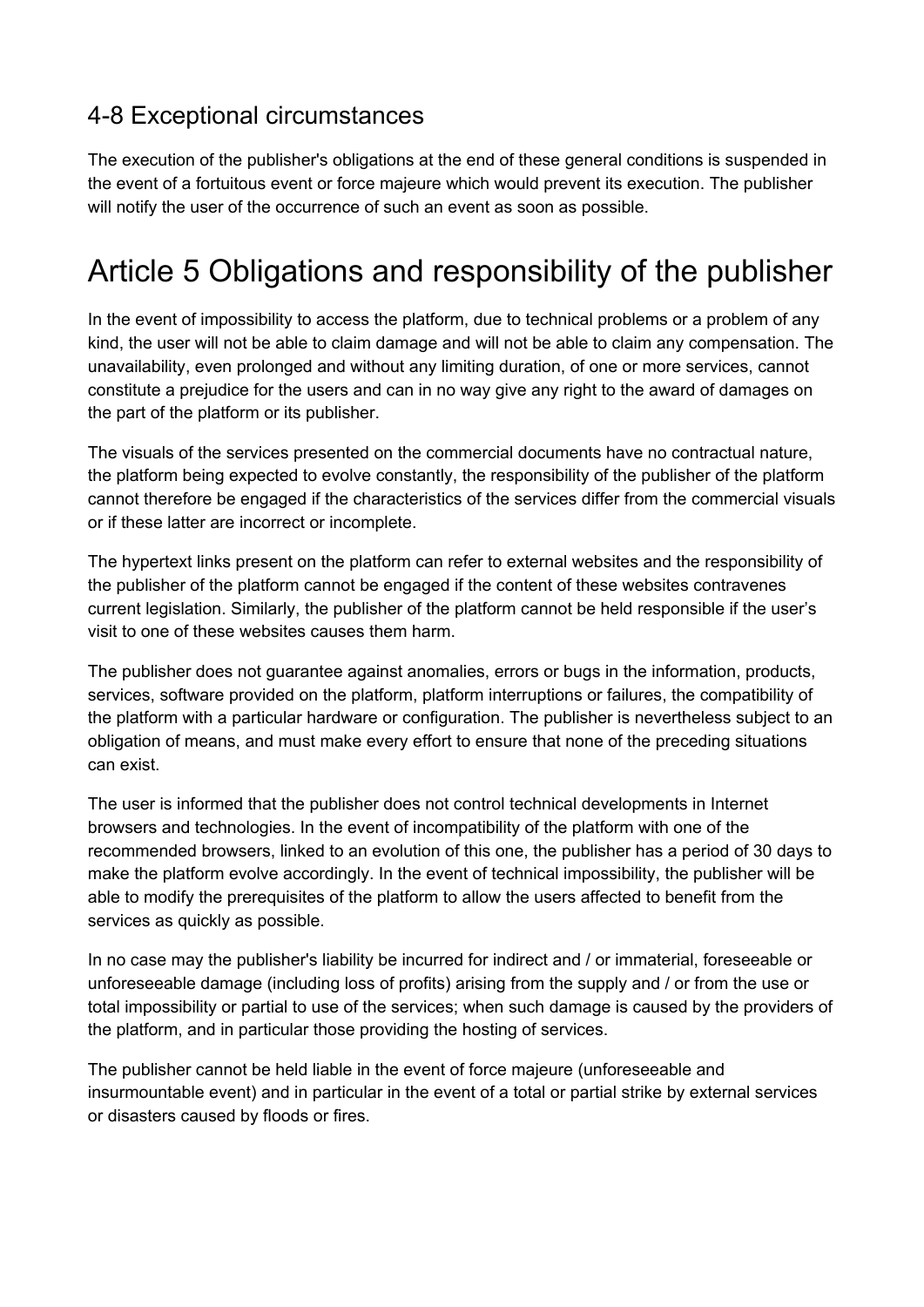The publisher reserves the right to unilaterally and immediately terminate a user account if it does not comply with these general conditions, without prejudice to any damages that it may claim in compensation for the default.

The publisher cannot be held responsible for improper use of the services which would lead to data loss.

Due to the use of an external service provider and the automation of the systems, the publisher cannot be held liable in the event of payment errors or the insolvency of third-party users. Only Stripe, the payment manager, has access to billing data, the publisher directly including their software within the platform.

As a technical service provider, the publisher cannot be held responsible for infringements committed by users against the rights of third parties as to the nature of the data they choose to include and share; no breaches of national laws to which users are subjected; especially in terms of protection of personal data. However, the platform offers its users information documents and systems to limit these risks.

In the event of ending the exploitation of the platform, except in cases of force majeure creating technical impossibility, the publisher takes responsibility to provide software in open code, or another replacement solution, which will allow the users to continue their use of applications already created and configured. The installation of the necessary servers, maintenance and installation of the replacement software recommended or provided by the publisher will nevertheless remain the responsibility of the user.

The publisher takes responsibility to maintain and regularly consult standardized alert e-mail addresses to allow the user to quickly notify them of malfunctions, errors or abuse: [alert@simitless.com](mailto:alert@simitless.com), [abuse@simitless.com,](mailto:abuse@simitless.com) [contact@simitless.com](mailto:contact@simitless.com). The publisher will be able to remedy the problems reported as soon as possible, depending on the situation and without this being an obligation on their part.

# <span id="page-12-0"></span>Article 6 Obligations and liability of the user

The platform and services offered by the publisher do not require the use of software other than a recent internet browser. These are, with some exceptions, the last two versions of Google Chrome and Mozilla Firefox as well as any equivalent browser.

The publisher grants the user, by its free offer and its subscriptions, a personal, non-exclusive and temporary right to use the platform, to the exclusion of all other rights. The user can only use the application services and applications in accordance with their needs and their documentation. In particular, the license relating to applications is only granted for the sole purpose of allowing the user to use the services, to the exclusion of any other purpose. The right of use means the right to model and implement application services in accordance with their destination, in SaaS mode (Software as a Service) via a connection to a communications network. The user may in no case make the applications available to a third party, and strictly prohibits any other use, in particular any adaptation, modification, translation, arrangement, distribution, decompilation, beautification, without this list being exhaustive.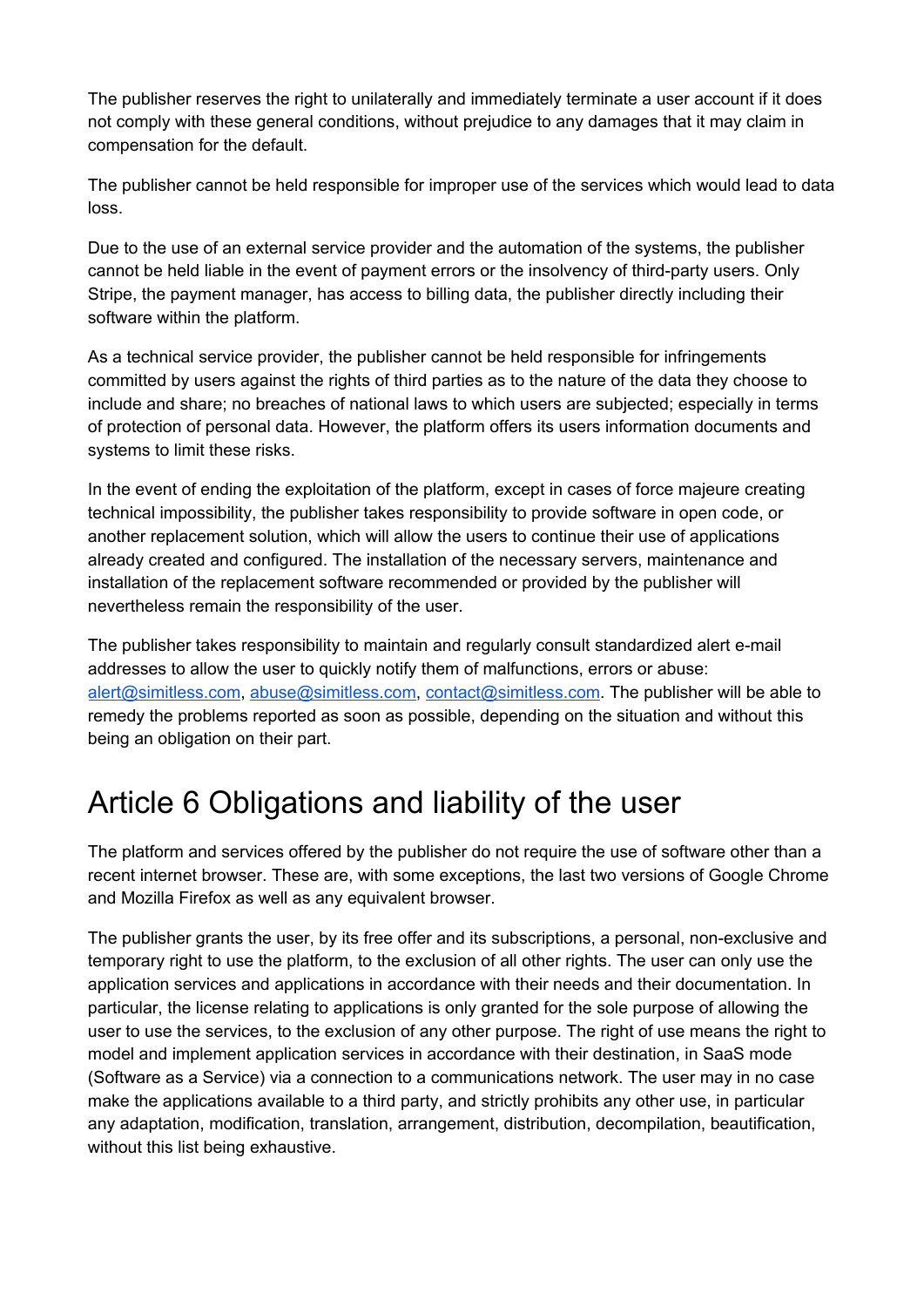Interactions may be made possible with third-party software and services, in which case the users agree to respect the specific conditions of use of each software and services.

The user is solely responsible for their use (and by delegation, of that of their users) of the services of the platform and the publisher, of the content of the data it includes, of the information transmitted, disseminated or collected, of their operation and their updating.

The user agrees in particular:

- to verify the accuracy of the information transmitted
- to refrain from making any alteration, reproduction, correction, arrangement, modification or copy of the service;
- to verify the compliance of their data with the legislation applicable to them according to their nationality and the rights of possible third parties, to obtain all the necessary authorizations alone, and guarantees the publisher against any recourse by a third party.

The user takes responsibility in particular to respect the rights of third parties, the rights of personality, intellectual property rights such as copyright, patent or trademark rights. Consequently, the publisher cannot be held responsible for the content of the data transmitted, disseminated or collected, for their exploitation and updating, as well as for any files, and this for any reason whatsoever.

The user is prohibited from using the service to make available to the public any content of which they do not hold the rights and which would thus violate provisions relating to copyright or intellectual property law. The publisher can only warn the user about the legal consequences which could arise from illegal activities on the service, and release any joint and several liability on the use of the data made available to the public by the user. The user is prohibited from using the service for illicit or illegal purposes such as: spamming, intrusion or attempted intrusion (not exhaustive: port scanning, sniffing, spoofing, etc.) from the service or any associated computer system.

In all cases where the user does not respect these various commitments, the publisher reserves the right to block or / and immediately and automatically terminate the user's account, without prejudice to the right to compensation for damage direct or indirect interests suffered by the publisher.

The user alone will bear the consequences of the malfunction of the service following any use, by users of their staff or by any person to whom the user has provided their means of access (passwords, encryption key, token, etc ...). Likewise, the user alone bears the consequences of the loss of the aforementioned means of access.

While preserving data confidentiality as much as possible, the publisher reserves the right to exercise checks on the compliance of the use of the service by the user with these provisions, in particular in the event of a request from a competent authority.

In the event that the user encounters malfunctions, errors or abuses in the use of the platform, they are invited to inform the publisher thereof by one of the standardized alert e-mail addresses: [alert@simitless.com](mailto:alert@simitless.com), [abuse@simitless.com,](mailto:abuse@simitless.com) [contact@simitless.com](mailto:contact@simitless.com). The publisher can thus remedy the problems encountered as soon as possible.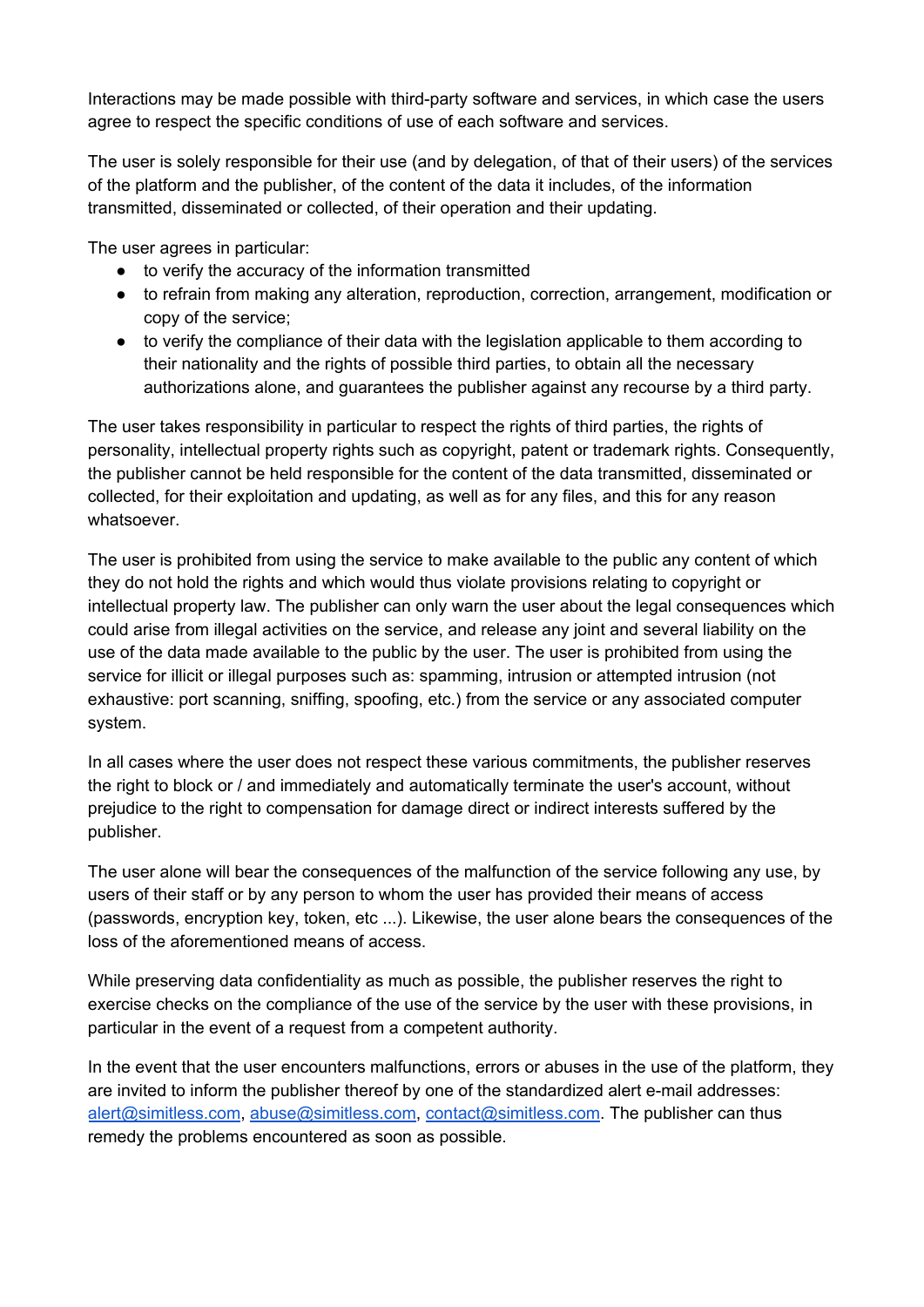# <span id="page-14-0"></span>Article 7 Intellectual property rights, personal data, commercial reference, data ownership, protection of personal data

### <span id="page-14-1"></span>7-1 Intellectual property rights

All the elements of the platform belong to the publisher, or are used by the publisher on the platform with the authorization of their owner. Any copying of logos, textual, pictographic or video content, without this list being exhaustive, is strictly prohibited and is akin to counterfeiting. Any user who is guilty of counterfeiting would be likely to have their account deleted without notice or compensation and without this deletion being constitutive of damage, without reservation of any subsequent legal proceedings against them, on the initiative of the platform publisher.

The platform uses elements (images, photographs, content) whose credits are given to their respective owners and rights holders. These are listed after the legal notices [\(https://legal.simitless.fr/#privacycopyright](https://legal.simitless.fr/#privacycopyright)).

The brands and logos contained in the platform are registered by the publisher, or possibly by one of its partners. Anyone performing their representations, reproductions, nestings, diffusions and reruns incurs the sanctions provided for in articles L.713-2 and following of the French Intellectual Property Code.

### <span id="page-14-2"></span>7-2 User-supplied content

In application of the various provisions of the French Intellectual Property Code, the user is the holder of all the rights relating to the works which they could be brought to include in the platform if they are the author, and they are free to choose how to access them. The user must check whether they have the necessary authorizations to include in the platform works of which they are not the author.

The publisher, as a technical service provider, cannot be held responsible for infringements by users of third party rights, and in particular for possible counterfeits.

All information documents and contractual documents present on the platform are the exclusive property of their author, and in any case their reproduction, modification or distribution are strictly prohibited without written authorization from their author.

The publisher agrees to ask any user for express authorization before accessing the details of the data contained in the applications for reasons other than the provision of services. The platform is created to guarantee, to the maximum of the skill of the publisher, the confidentiality of the hosted data.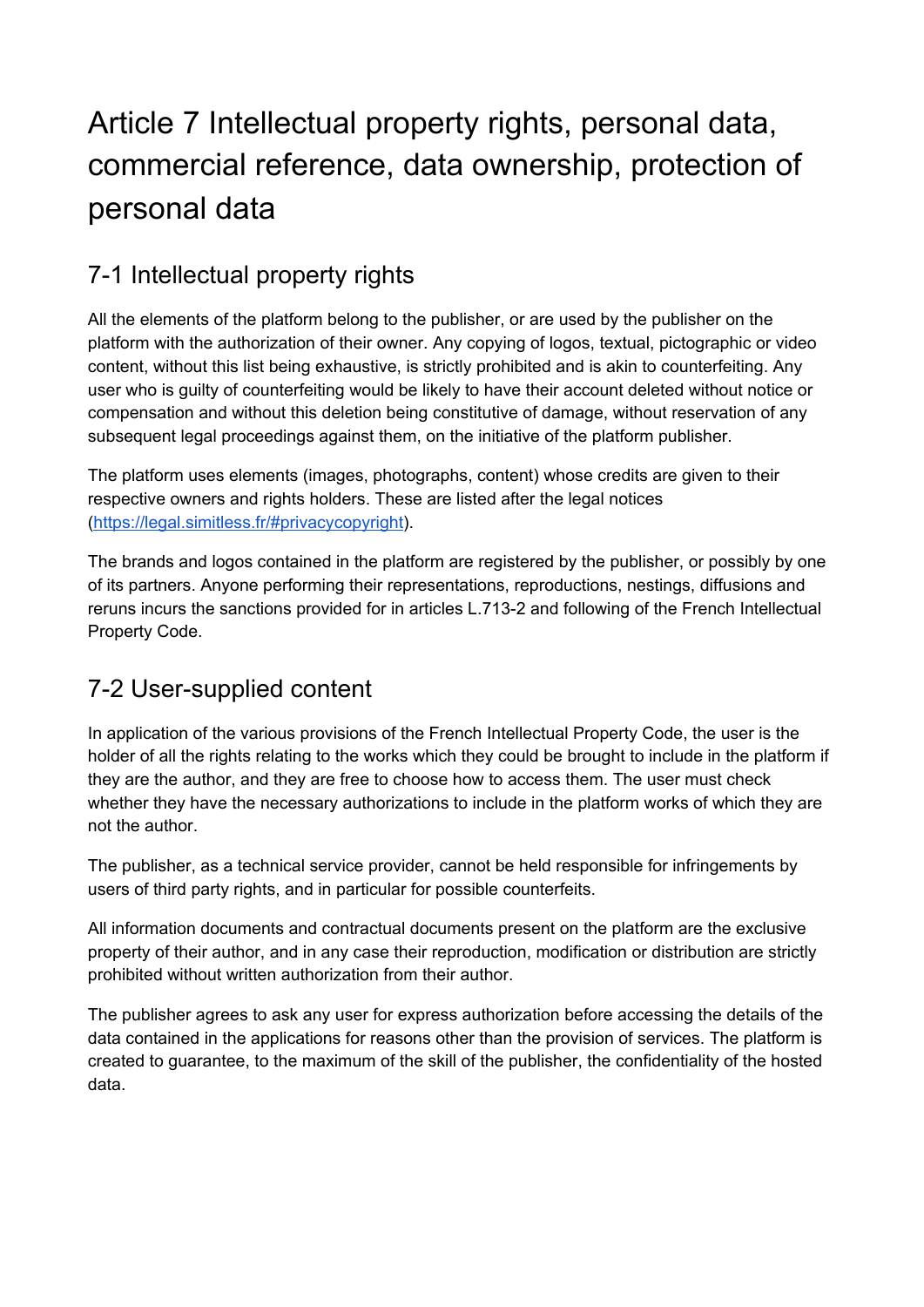### <span id="page-15-0"></span>7-3 Database structure and metadata

Under French law, several statutes exist to protect databases. If the structures of the applications are original, they become works that are protected by copyright; and if their creation required a sufficient investment they can be protected by the sui generis right of databases.

In all cases, the user authorizes the platform and the publisher to access without restriction and free of charge to the structure of its applications and databases, to analyze, to copy and use it in order to develop the capacities of its services.

### <span id="page-15-1"></span>7-4 Personal data

Operating under French law, the publisher is subject to national laws on the processing of personal data, details of which are given in the legal notices of the platform.

Users are solely responsible for the processing they carry out and are encouraged to inform themselves about the legislation in force in their jurisdiction. This typically includes at least a respect for the practices dictated by the [GDPR](https://www.cnil.fr/fr/rgpd-par-ou-commencer) and, depending on the user's jurisdiction the [CCPA](https://en.wikipedia.org/wiki/California_Consumer_Privacy_Act).

### <span id="page-15-2"></span>7-5 Commercial representation

The user agrees to appear on the publisher's customer and user reference list (company name and corresponding logos) as a commercial reference.

The publisher takes responsibility to request the user's authorization electronically before using this information for promotional purposes.

### <span id="page-15-3"></span>7-6 Data ownership

The user remains the owner of all the data that they include in their applications and workspaces. The publisher does not request any ownership rights over them, with the exception of the limited rights necessary to perform the services.

The publisher is prohibited from using, reproducing, adapting, modifying, publishing or distributing user data, for any purpose whatsoever, unless expressly authorized by the user.

### <span id="page-15-4"></span>7-7 Protection of personal data - GDPR

In accordance with Regulation 2016/679 of April 27, 2016 on the protection of individuals with regard to the processing of personal data and on the free movement of this data, the publisher sets up a processing system of personal data which has for the purpose of selling and delivering products and services defined in this contract.

The user is informed of the following:

- $\bullet$  the identity and contact details of the controller: the publisher, as indicated in article 2;
- the legal basis of the processing: contractual performance;
- the recipients or categories of recipients of personal data, if they exist: the data controller, its departments in charge of marketing, the departments in charge of IT security, the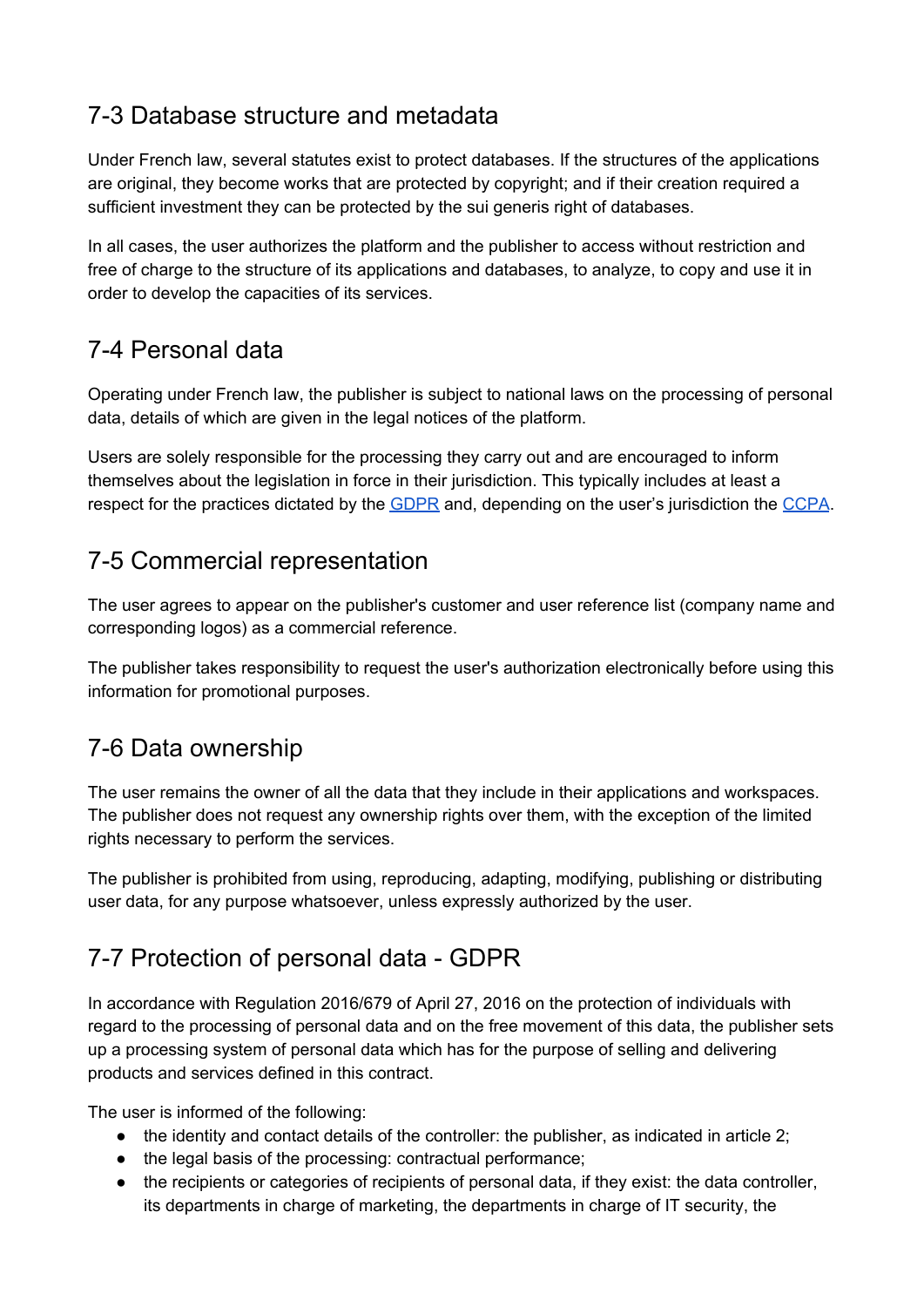department in charge of sales and delivery and of the order, the subcontractors involved in the delivery and sale operations as well as any authority legally authorized to access the personal data in question;

- no transfers outside the EU are planned;
- the duration of data storage: the time of the commercial prescription for billing data, the periods of storage of account data and customer data are mentioned in article 10-3;
- the data subject has the right to ask the data controller for access to personal data, rectification or deletion thereof, or a limitation of the processing relating to the data subject, or the right to object the processing and the right to data portability;
- $\bullet$  the data subject has the right to lodge a complaint with a supervisory authority;
- the information requested during the order is necessary for the establishment of the invoice (legal obligation) and the delivery of the goods ordered, otherwise the order may not be placed. No automated decision or profiling is implemented through the order process.

# <span id="page-16-0"></span>Article 8 Access, maintenance and service level, backup, compliance

### <span id="page-16-1"></span>8-1 Maintenance, temporary interruption of service

The responsibility of the platform publisher cannot be engaged due to a technical unavailability of the connection, whether due in particular to a case of force majeure, to maintenance, to an update, to a modification of the platform, to an intervention by the host, to an internal or external strike, to a network failure, to a power cut, or even to a bad configuration or use of the user's computer.

The operation of the services and the platform may be temporarily interrupted to carry out maintenance, updating or in the event of a case of force majeure.

The publisher will endeavor to provide advance notice before any interruption of more than 2 hours, via the Twitter account dedicated to communication on the status of services [\(https://twitter.com/simitlessStatus](https://twitter.com/simitlessStatus)). In case of urgent necessity, however, it may be exempt from this notice.

In addition to the usual technical measures, the publisher maintains a disaster recovery plan that allows functional restoration of the systems at least within 72 hours in the worst case. However, most blocking problems are resolved within 24 hours, without this representing a contractual commitment.

### <span id="page-16-2"></span>8-2 Availability

The publisher takes responsibility to maintain a high availability of 99% minimum over the year and informs its users by means of an automatic monitoring system (<https://status.simitless.com/>) in addition to the dedicated Twitter account communication on the state of services [\(https://twitter.com/simitlessStatus](https://twitter.com/simitlessStatus)).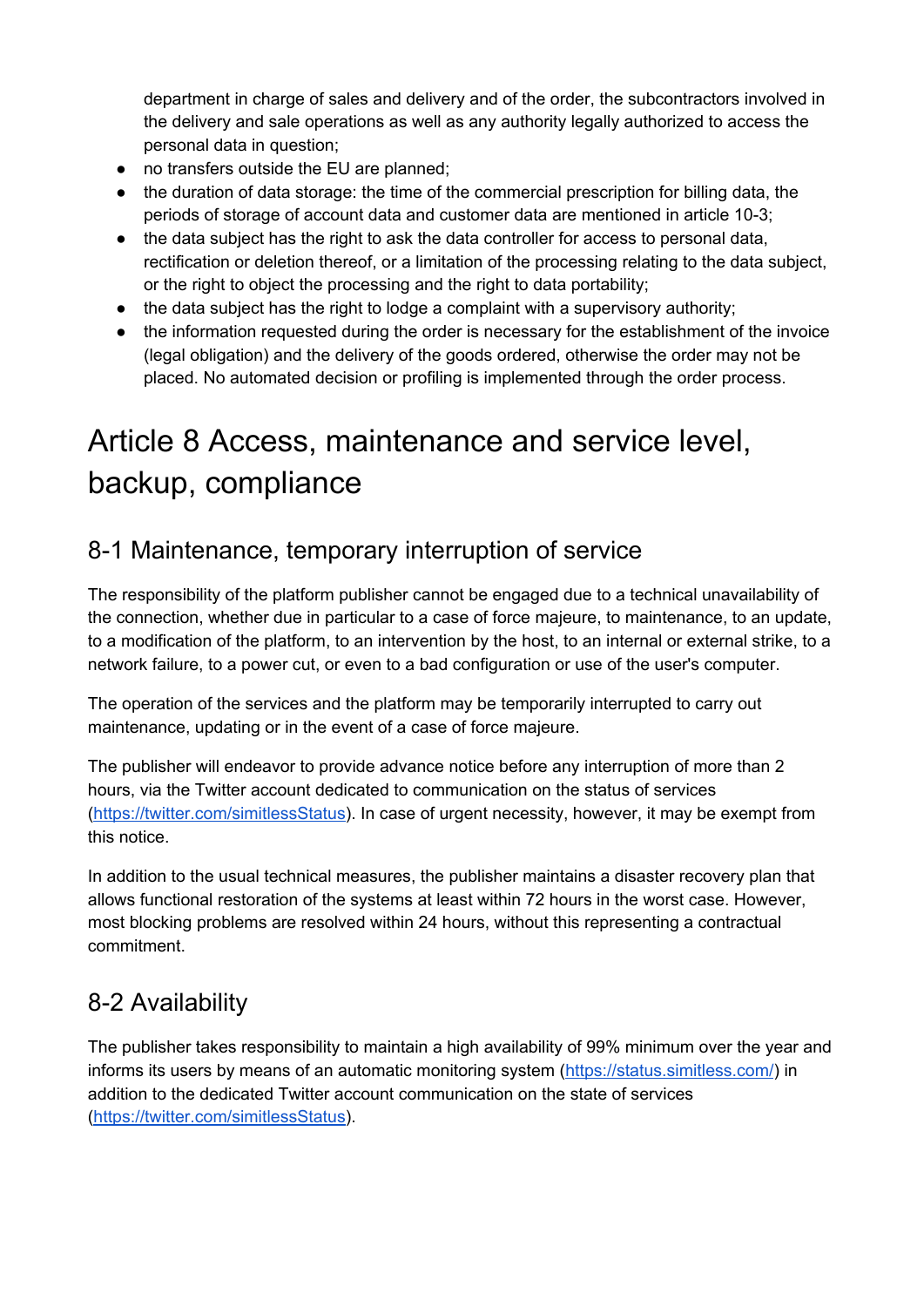If the unavailability measures listed opposite are exceeded, the user will be entitled to claim reimbursement by the publisher, in the form of a credit usable in the relevant workspace only, equivalent to the price paid by the user, in proportion to the downtime.

### <span id="page-17-0"></span>8-3 Data Backups

The publisher maintains an incremental and complete backup system of the servers, files and data carried out. These backups are then automatically tested on the primary hosting site and then on a secondary secure site. All backup communications are carried out securely (SSH with authentication by 2048 bit key and IPv6 address lock). The publisher makes a backup every 4 hours (6 versions kept), daily (7 versions kept), weekly (4 versions kept) and monthly (6 versions kept). The publisher takes responsibility to restore a backup, either free of charge in the event of a technical problem attributable to the publisher, or as an additional service invoiced on an estimate for any other reason (in the event of manipulation error, malicious use, etc.). As part of the free restore of a backup, the publisher will only restore the entire most recent functional backup and cannot respond to requests for partial data restore.

For additional security reasons, and given the collaborative aspect of the platform, in the case of files imported by the user into the platform, the latter is responsible and will do their personal business of keeping the original files on an independent computer system.

### <span id="page-17-1"></span>8-4 Complaints

In the very unlikely event (automated service) of not making an order or part of an order available, the user has a maximum of 6 months (from the date of the order confirmation message) to manifest at the platform's help email address [\(support@simitless.com\)](mailto:support@simitless.com) or by the contact form [\(https://contact.simitless.fr/\)](https://contact.simitless.fr/). Beyond this period, no claim will be accepted.

Any other complaints related to the use of the platform, its services or any other related service, the pages of the platform on possible social networks or the general conditions, legal notices or personal data policy must be filed within 6 months following the day of origin of the problem causing the complaint, regardless of any law or rule of law to the contrary. In the event that such a claim has not been filed within the time limit, such a claim will forever be inapplicable.

### <span id="page-17-2"></span>8-5 Conformity

In accordance with article L.411-1 of the French Consumer Code, the services offered for sale through these general conditions meet the requirements in force relating to the safety and health of persons, the fairness of commercial transactions and consumer protection. Regardless of any commercial guarantee, the publisher remains liable for conformity defects and hidden defects in the product.

### <span id="page-17-3"></span>8-6 Limits of use, allowable usage

For reasons of insurance cover and because of limitations passed on from our service providers and subcontractors, certain uses of the platform are not authorized without prior written agreement negotiated on a case-by-case basis: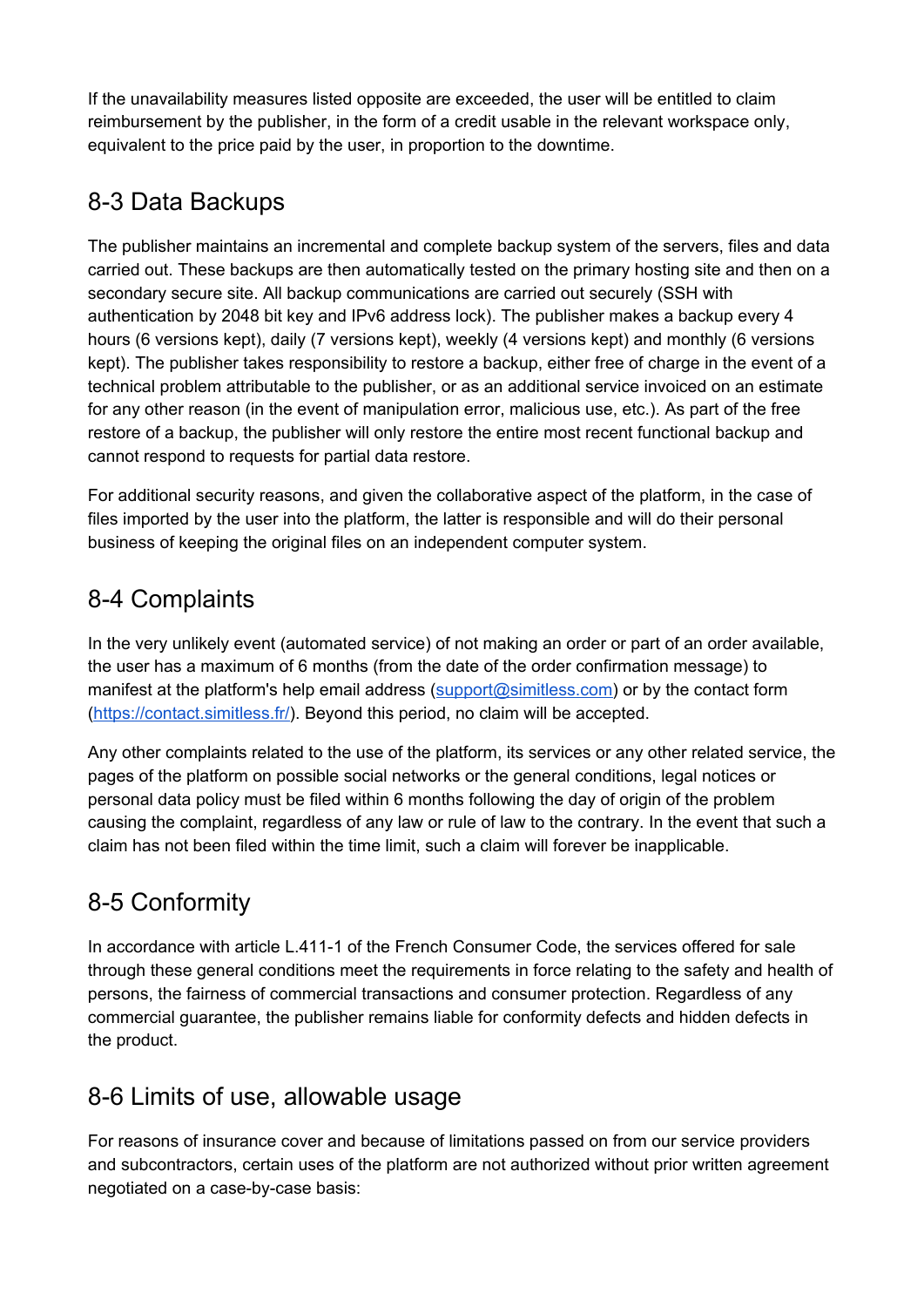- no hosting of data and files from the automotive, aeronautical, space and nuclear industries;
- no hosting of data and files directly linked to the security of people or property;
- no link with software related to security or navigation of transport devices;
- no hosting of data related to games with winnings;
- no hosting of data linked to monetary and financial flows and / or linked to financial wealth management;
- no data hosting linked to logical security (antivirus, antispyware, etc.);
- no hosting of medical, genetic, biometric data, diagnostic support and therapeutic care data;
- no applications of data mining and artificial intelligence;
- no behavioral segmentation practice without setting up specific information for the persons concerned (GDPR/CCPA compliance), in particular in the event of data processing linked to (non-exhaustive list) age, sex, level of education, place of residence, centers interest, lifestyles, beliefs, values, racial or ethnic origin, political opinions, religious beliefs, philosophical beliefs, sexual orientation, sex life, union membership, etc. Processing must comply with the principle of data collection "adequate, relevant and limited to what is necessary with regard to the purposes for which it is processed (minimization of data)".

The responsibility for the publisher of the platform cannot be engaged if the content of the user's applications and workspaces contravenes the laws in force. Any obvious abuse can be reported to the publisher using the standard reporting address: [abuse@simitless.com](mailto:abuse@simitless.com).

# <span id="page-18-0"></span>Article 9 Account creation and services features

### <span id="page-18-1"></span>9-1 Registration

Registration for services is done by creating a free user account on the platform created automatically upon access to services.

Any person of full age and fully capable of contracting is authorized to create a user account. Minors are allowed to register for a number of the services offered on the platform, on the express condition that they have previously obtained authorization from the person exercising parental authority to do so and to provide the information and addresses to which all communication can be forwarded to them. The fact that they register means that they have obtained this prior authorization. The publisher reserves the right to request written justification at any time, and to carry out any verifications, as well as to delete any personal account whose minor holder would not submit said justification within 5 days from the request, or within any other time limit.

Accounts that are not validated with a connection method (login address, password, etc...) are automatically deleted, as well as all their content after a period of a few days, in accordance with article 10.

The creation of connection method is done via an online form, which the user takes responsibility to complete in a reliable and precise manner. When enabled and depending on the availability from service providers, it is possible to connect using an email address and password or using a social network account such as Facebook, Google, Linkedin, Microsoft or Twitter. In this case, the platform will only have access to basic information provided automatically by each of these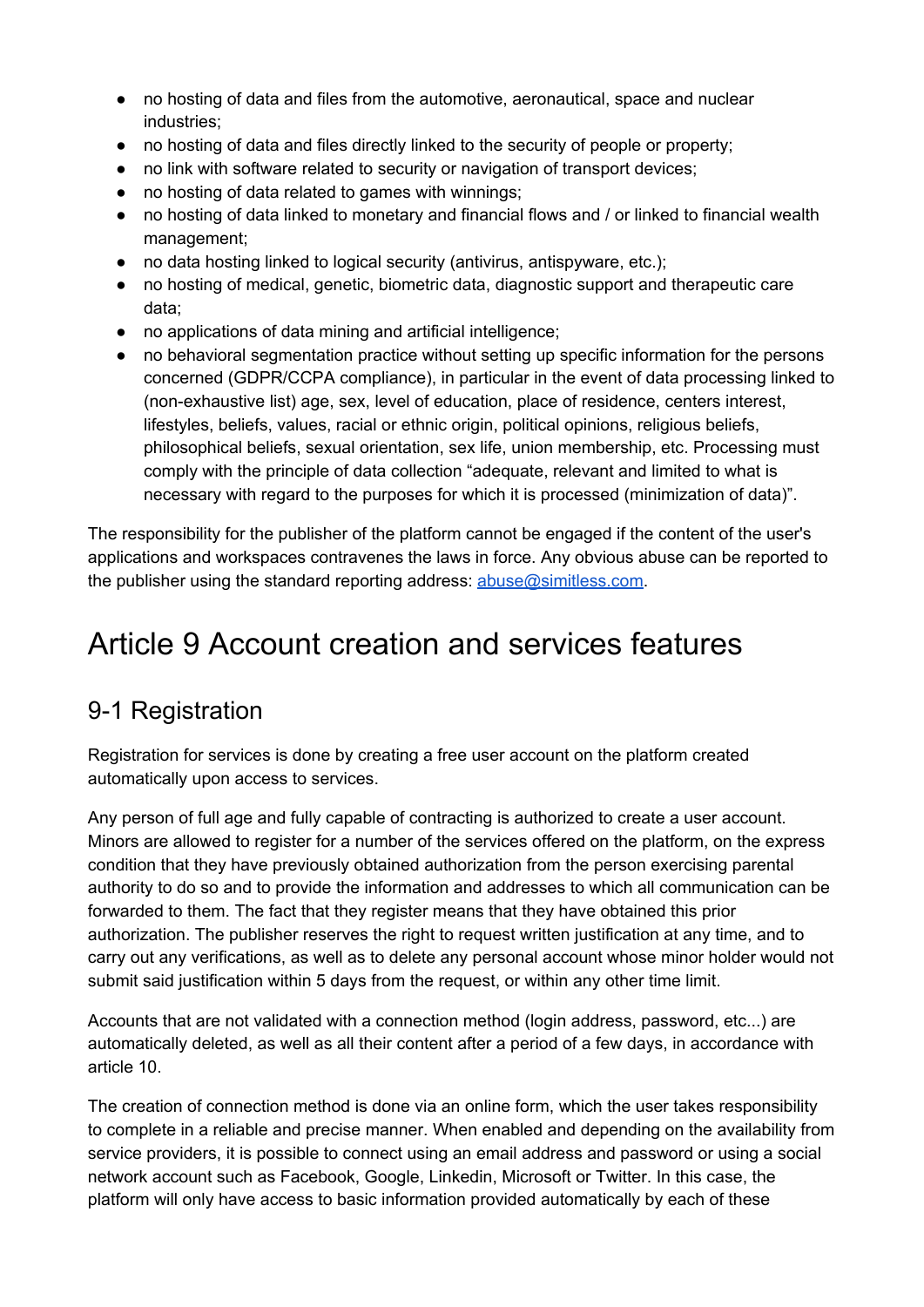providers and will use it to complete the user profile on the publisher's platform. Users choosing to use such accounts must comply with their respective terms of use. Subsequently, the user account can be supplemented with additional information intended to facilitate collaboration with other users (name, user name, profile picture, additional contact details, etc.). No information is provided to the service providers by the platform without the agreement from the user.

If this information changes, the user agrees to modify their account and update it; the publisher cannot be held responsible for incorrect information provided by users.

### <span id="page-19-0"></span>9-2 Access

Access to the user account is then done by going to the platform and entering their login address and password in the corresponding fields or by using the social network connection again. The user has the possibility, in case of forgetting their password, to reset their password on simple automated request, if the e-mail address has been previously validated by clicking on a link received during registration in the case of an address not pre-validated by a social network. The publisher uses a strong encryption system to protect the user's password and has no way of being able to access the user's password.

The login address / password combination is strictly personal, and the user must not make them available to a third party, whether voluntarily, against payment or by negligence. In this case, the publisher cannot be responsible for any fraudulent access to user accounts and to the data contained in applications and workspaces. The user is encouraged to use complex passwords, in particular by using at least a lowercase letter, a capital letter and a number. The addition of a special character is recommended and the platform does not restrict the length of passwords or the use of "password managers".

Once an account is setup, workspaces can be created to allow multiple users to share resources, applications, and information.

### <span id="page-19-1"></span>9-3 Conditions of Access

The publisher reserves the right to prosecute and claim damages against any person who has tried to cheat, deceive, fraudulently use the services or the platform, or generate fraudulent, disloyal or unfair advantages.

If the data and information contained in the user space were to disappear following a technical failure or a case of force majeure, the responsibility of the platform and its publisher could not be engaged, this data and information is considered as having no intrinsic value but being only informative.

In the event of a data breach or an attack on systems (among other emergencies), it is common practice to invalidate all passwords and lock all user accounts. In this case, users will be informed without delay and will be invited to renew their password. This is only possible with an email address verified in the system. It is up to the user to ensure the validity of the e-mail address provided.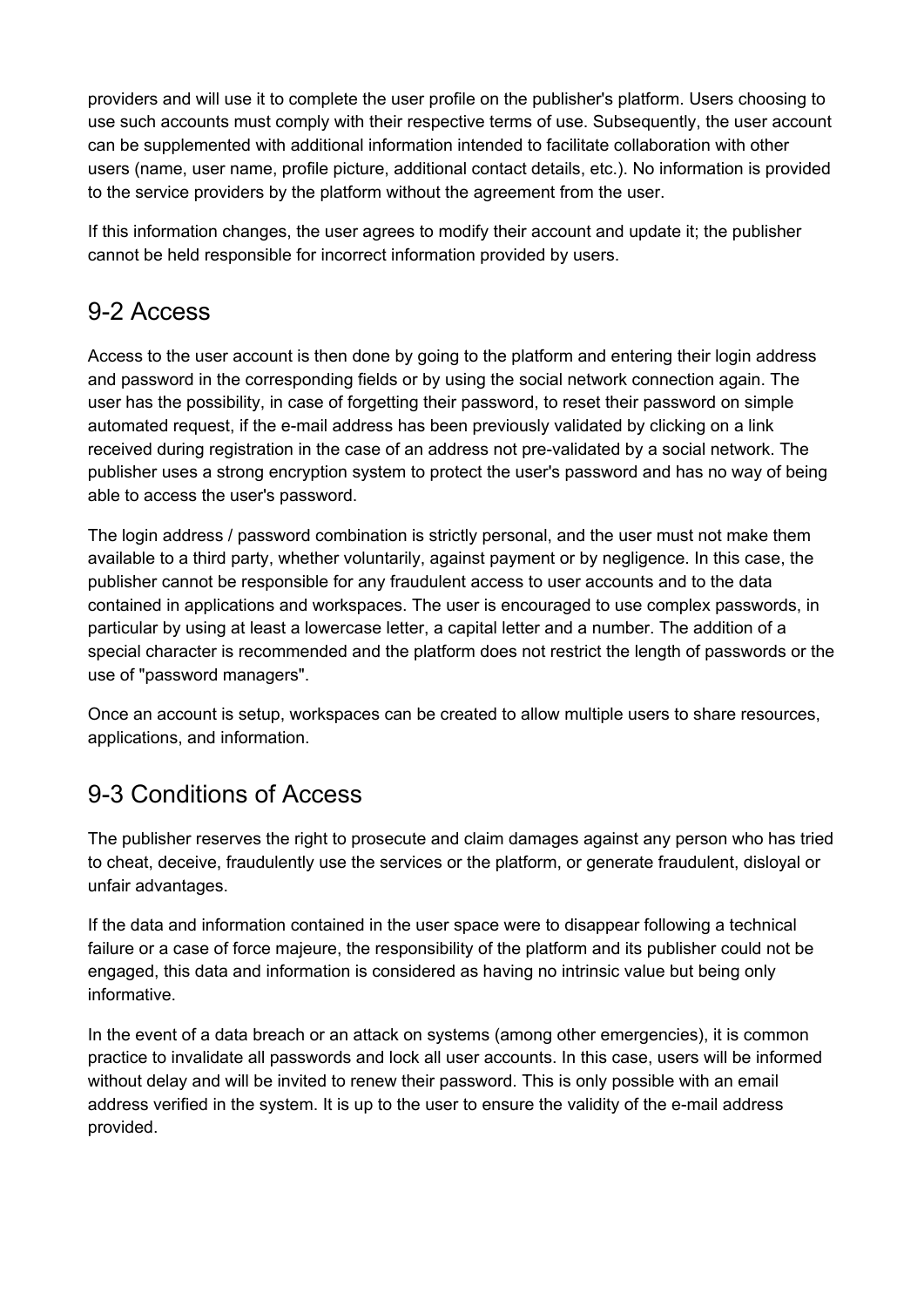The pages relating to user accounts are freely printable by the account holder but do not constitute proof, they are only for information intended to ensure efficient management of subscriptions and possible contributions from the user.

## <span id="page-20-0"></span>Article 10 Account closure and data restitution

### <span id="page-20-1"></span>10-1 Data restitution

The recovery of its data by the user is only possible before the deletion of the account, the data being deleted beforehand, by the user, during the procedure for deleting the account. To recover their data, the user is invited to download an export of each type of object in standard format (CSV format) or an export of the entire content of the application (available to application administrator only, JSON format), readable by most software and computer systems.

### <span id="page-20-2"></span>10-2 Termination

In accordance with article L.221-28 of the French Consumer Code, the provision of the service (delivery) being instantaneous, it is fully executed before the end of the withdrawal period. The user gives their prior agreement and waives their right of withdrawal.

The user is free to terminate their contract and therefore future payments at any time, by removing their access to the services, using the account deletion procedure available in the account management area [\(https://simitless.com/en/user/security/delete\)](https://simitless.com/en/user/security/delete).

In order to finalize the account deletion procedure, the user must delete each of their workspaces containing the applications. This deletion is only possible if all the services offered by the user through the platform are finalized with the other users of the platform. In the event of termination other than as a result of the direct decision of the user, the publisher may replace the user in the execution of the deletion of the workspaces from the account and any associated data.

Access to the account will be impossible once the termination procedure has been completed, and the publisher will erase the data from its active servers within a maximum period of 30 days from the date of the end of the procedure. of termination. Due to the very secure backup policy, extracts or a full copy of the data may be kept for up to 1 year after the deletion, in additional backup systems, without this data being directly accessible by anyone during normal platform and systems operation.

### <span id="page-20-3"></span>10-3 Automatic deletion of accounts

Verified user accounts (by validation of the e-mail address or pending validation) which are not responsible for a subscription to a paid hosting offer for workspaces will be marked as deletable by the platform after 10 months without access and then deleted automatically after 12 months without access (therefore allowing 2 months notice). It is up to the user to ensure the validity of the e-mail address communicated.

Unverified user accounts (created automatically when the platform is accessed by a person with an internet browser), as well as all the contents of the workspaces and applications associated with